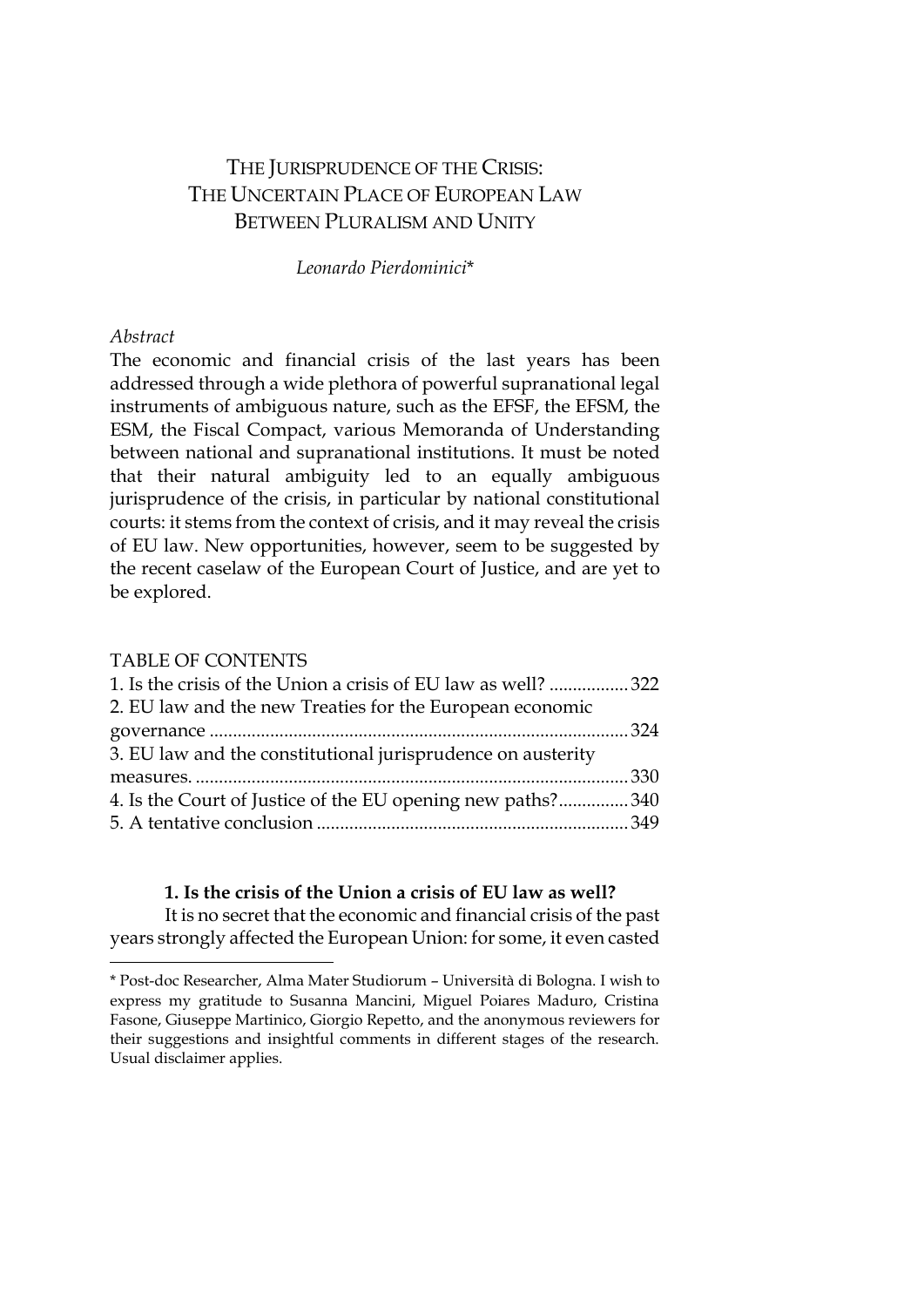doubts on its future.<sup>1</sup> Renowned scholars, focusing on the legal implications of the phenomenon, wrote of an «existential crisis» of the Union, and described it as a multifaceted one, affecting its «economic, financial, fiscal, macroeconomic, and political structure».<sup>2</sup>

On the other hand, it is also well known how law provided a fundamental contribution – actually a *structural* one – for the construction of the European Union. Classic comparative studies explained in detail this fundamental role of law both as an *agent* and as an *object* of integration in the European project.<sup>3</sup> From a functionalist point of view, law served as a tool to promote the political goal of integration,<sup>4</sup> but at the same time it served as a tool of promote a «new legal order», of different nature5, which was the other parallel goal of the integration process. From a certain phase onwards, integration *through* law and integration *of* law were simultaneous strategies and they have been openly pursued by the Union.<sup>6</sup>

The paper will try to make the two aforementioned points coexist, and reflect on the following research question: in addition to the current «economic, financial, fiscal, macroeconomic, political» crisis, is the EU experiencing nowadays a kind of *legal* crisis as well as a consequence of the Eurozone crisis, namely a crisis

<sup>1</sup> See on this, among the many interesting debates, the one among J. Habermas, *The Crisis of the European Union: A Response* (2013), C. Offe, *Europe Entrapped*  (2015), W. Streeck, *Small-State Nostalgia? The Currency Union, Germany and Europe: A reply to Jürgen Habermas*, 21 Constellations 2 (2014).

<sup>2</sup> A.J. Menéndez, *The Existential Crisis of the European Union*, 14 German Law Journal 5 (2013), 453, at 454 et seq.

<sup>3</sup> See M. Cappelletti, J.H.H. Weiler, M. Seccombe (eds.), *Integration Through Law*, Vol. 1 (1985) and, for recent reflections, A. Vauchez, *'Integration Through Law': Contribution to a Socio-History of EU Political Common Sense*, EUI Working paper RSCAS no. 2008/10 and D. Augenstein (ed.), *'Integration through Law' Revisited. The Making of the European Polity* (2012).

<sup>4</sup> See the classic analysis of E. Haas, *Beyond the Nation-State: Functionalism and International Organization* (1964), and the specific reflections by G. de Búrca, *Rethinking Law in Neo-functionalist Theory*, 12 Journal of European Public Policy 2 (2005).

<sup>5</sup> The obvious reference is Arrêt du 5 février 1963, Van Gend en Loos / Administratie der Belastingen (26/62, Rec. 1963 p. 3), para. n. 3.

<sup>6</sup> See in particular C. Mac Amhlaigh, *Concepts of Law in Integration Through Law*, in D. Augenstein (ed.), *'Integration through Law' Revisited. The Making of the European Polity*, cit. at 3, 69.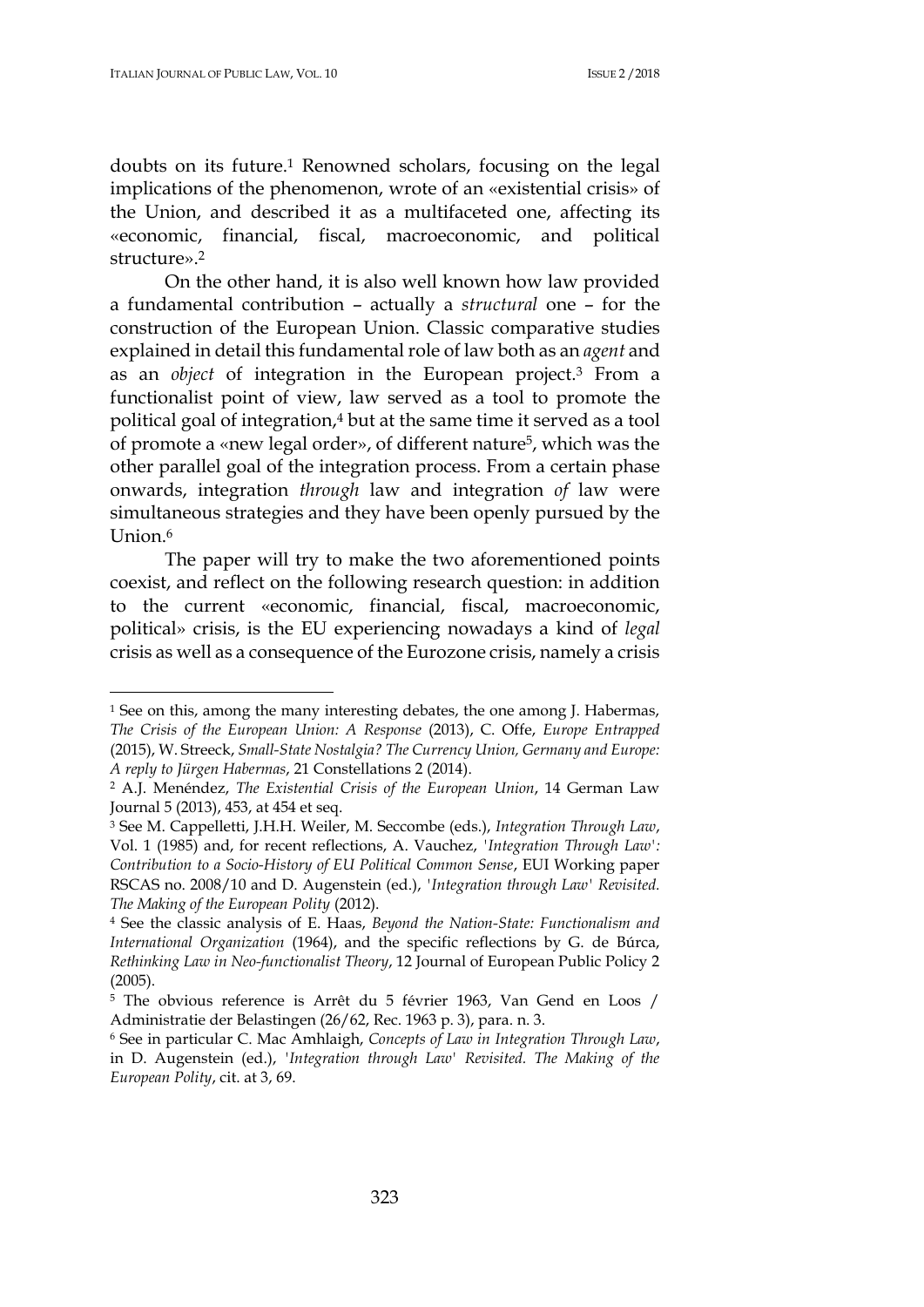of its powerful legal leverage, i.e. the fundamental element on which the Union founded its constitutional evolution?<sup>7</sup> Answering such an existential question is interesting since other concurrent crises, like the migration or the rule of law crises, are unfolding in Europe and can lead to similar dynamics.

The article will proceed as follows. It will briefly illustrate the new legal measures adopted at the supranational level to cope with the last years' economic and financial crisis, first of all the recent international treaties adopted by many EU Member States since 2010 for rationalizing the European economic governance. It will then analyse the institutional dynamics and the first episodes of judicial adjudication stemming from those measures: so called austerity measures of various nature have been, in several national legal orders, the direct consequence of the new supranational obligations, and they gave birth to a relevant case-law by national constitutional courts and by the European Court of Justice as well.

This step-by-step analysis will lead to some conclusive reflections, which have to do with the feared mutation of EU law: is EU law losing certain connatural characteristics, is EU law risking losing its identity?

# **2. EU law and the new Treaties for the European economic governance**

From 2010 onwards the answer of EU Member States to the economic crisis resulted in some very relevant new instruments aimed at strengthening and rationalizing common economic governance. Irefer, in particular, to the European Financial Stability Facility (EFSF), the European Financial Stability Mechanism (EFSM), the European Stability Mechanism (ESM), the so called Fiscal Compact, and then, in a more general sense, to the various Memoranda of Understanding signed by countries dealing with financial assistance programmes, the European Commission, the European Central Bank, the International Monetary Fund.

<sup>7</sup> According to the well-known theorization by J.H.H. Weiler, *The Constitution of Europe: 'Do the New Clothes Have an Emperor?' and Other Essays on European Integration* (1999).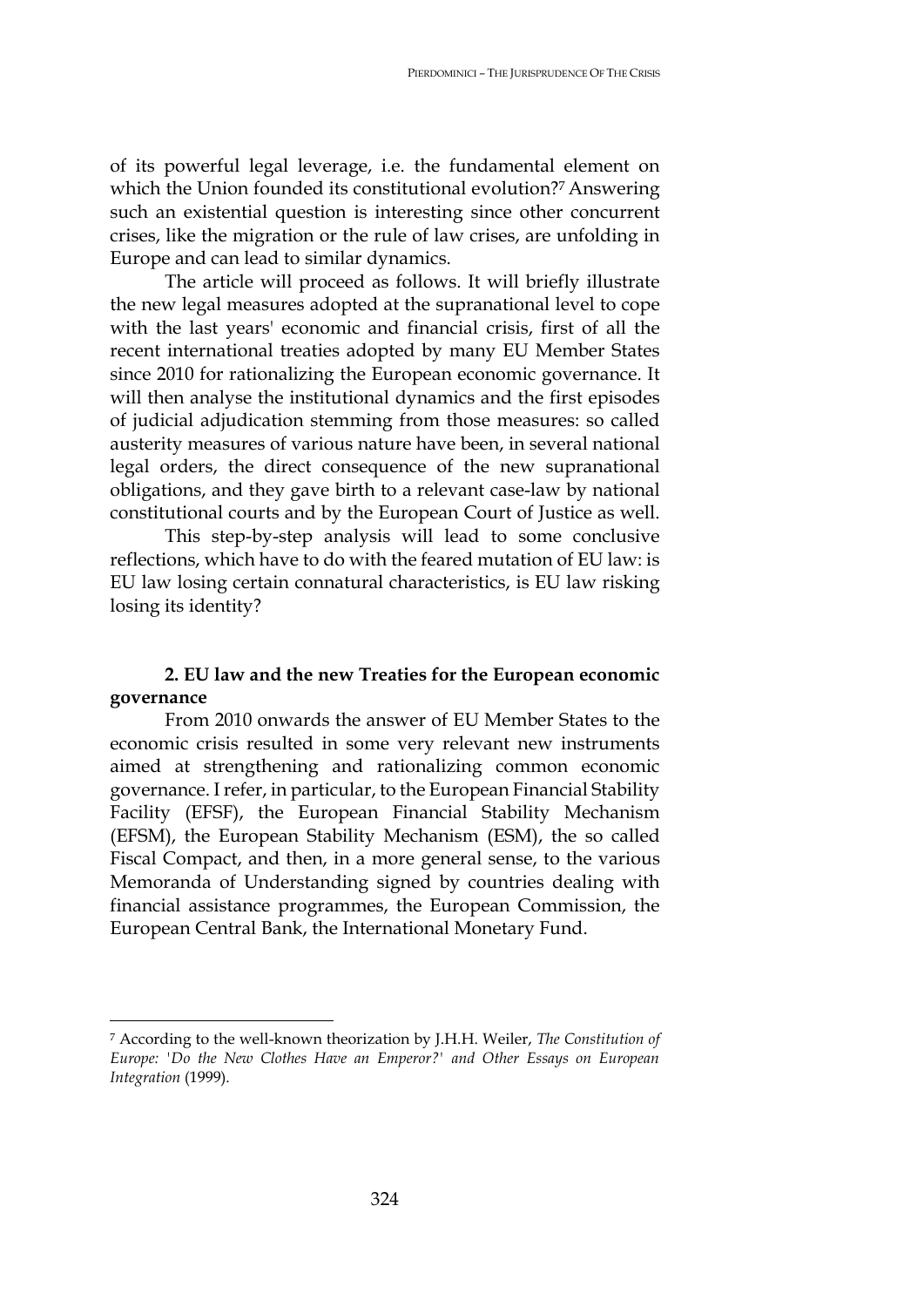The legal nature of many of these instruments is ambiguous, albeit their undisputed form of international treaties.<sup>8</sup>

The first two instruments, the EFSF and the EFSM, were created one soon after the other, at the same meeting between Members States' ministers of 9 May 2010. The ministers first gathered as an ECOFIN Council and created the EFSM on the basis of Art. 122(2) TFEU, and therefore by using powers provided by the existing EU Treaties for financial assistance to states; some minutes later, the then seventeen ministers of the Euro-area countries gathered again as mere representatives of their states for the creation of the EFSF as an additional temporary instrument, of pure international law nature and with no adherence to EU law. The facility took the form of a private company under Luxembourgish law. Both instruments were simultaneously and cumulatively used for providing financial assistance to Ireland and Portugal (while Greece was already assisted through bilateral agreements).

The reasons for such bold cumulative solution were evident, and they represent a first phenomenology of formal estrangement from the EU law and a first trace of inherent weakness of the Union. Given the stringent limits of EU budgetary resources,<sup>9</sup> at the time

<sup>8</sup> According to C. Kilpatrick, B. de Witte, *Introduction*, in C. Kilpatrick, B. de Witte (eds), *Social Rights in Times of Crisis in the Eurozone: The Role of Fundamental Rights' Challenges*, EUI Working Paper LAW 2014/05, p. 2, «the legal sources underpinning bailouts raise complex legal doubts, both as to their EU or international law pedigree and as to the legal obligations they produce»; interesting reflections are also offered by G. Itzcovich, *Disordinamento giuridico. Crisi finanziaria e sviluppi costituzionali dell'unione economica e monetaria europea*, in 17 Diritto & Questioni pubbliche 1 (2017), who describes the legal responses to the Eurozone crisis, the relevant case law of the European Court of Justice and their constitutional impact on the Member States of the European Union «as a process of "legal disordering", or legal disintegration, blurring the separation lines between international law, EU law and Member States' constitutional law»; see also the updated works collected in M. Cremona, C. Kilpatrick (eds), *EU Legal Acts. Challenges and Transformations* (2018).

<sup>9</sup> Such a classic and central topic was debated already in H. Langes, *Report for the Committee of Budges on the System of Own Resources in the European Union*, European Parliament Working Documents, A3-0228/94, 1994; see for recent reflections M. Poiares Maduro, *A New Governance for the European Union and the Euro: Democracy and Justice*, EUI RSCAS Policy Paper 2012/11, and M. Monti (ed.), *Future Financing of the EU. Final report and recommendations of the High Level Group on Own Resources*, December 2016, available at the website http://ec.europa.eu/budget/mff/hlgor/library/reportscommunication/hlgor-report\_20170104.pdf.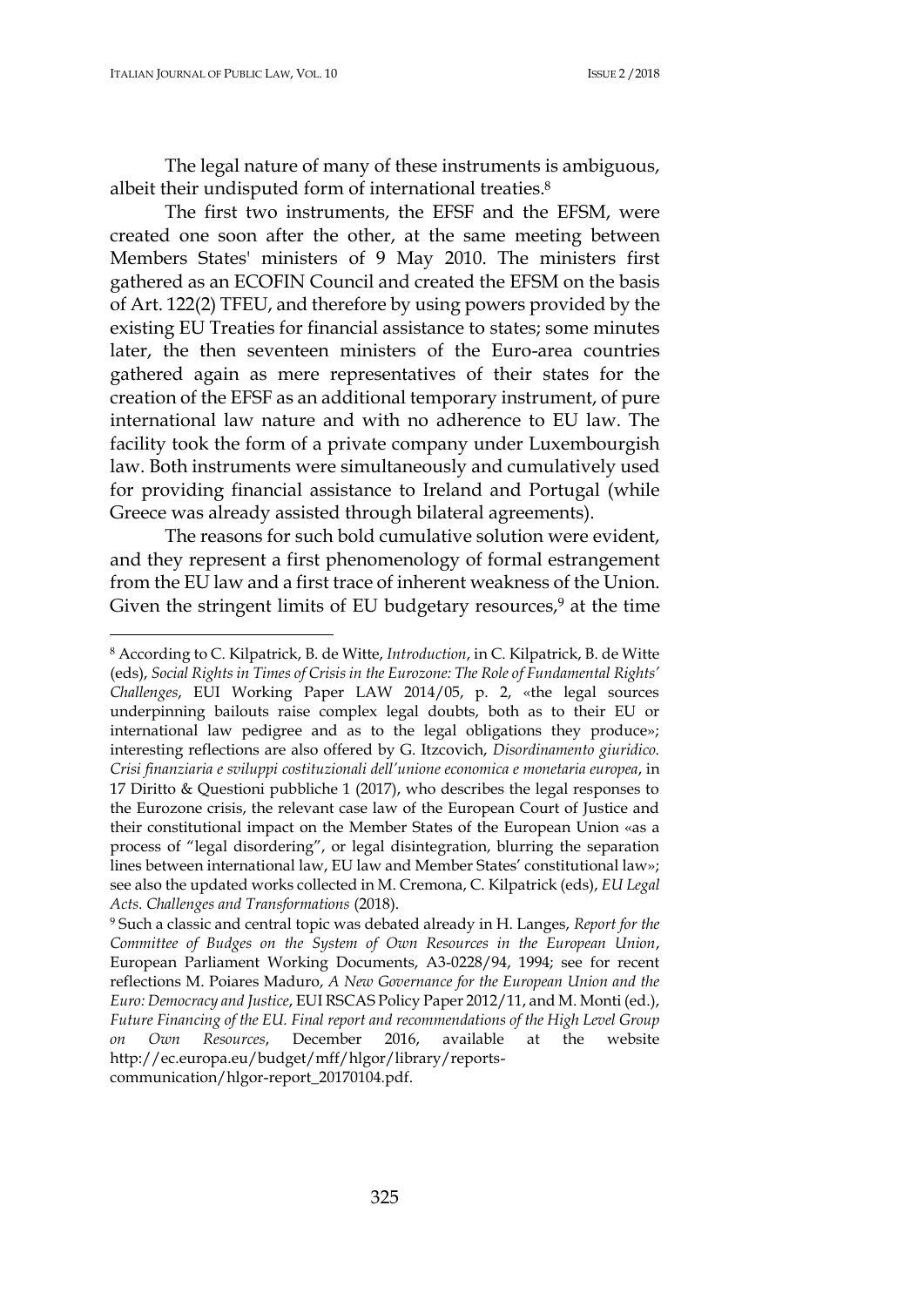the Union had not the minimal operational capacity to deal with a huge sovereign debt crisis independently from the states, and the creation of an instrument drawing in parallel from national budgetary resources became necessary; moreover, the use of community budget resources requires the involvement of all EU countries, and in this case this would have meant calling them to finance an operation aimed at ensuring the stability of the Eurozone alone (political resistance quickly arose in this respect).<sup>10</sup>

The ESM was created between 2011 and 2012, as a treaty between the then seventeen Eurozone countries to permanently replace the EFSF. ESM perpetuates certain natural ambiguities. It was meant to be an implementation of Art. 136 TFEU, which was amended for this reason to provide the possibility to «establish a stability mechanism to be activated if indispensable to safeguard the stability of the euro area as a whole», for «granting (…) required financial assistance  $(...)$  subject to strict conditionality»;<sup>11</sup> nevertheless it is not an EU law instrument, and indeed it creates a different, albeit bordering, intergovernmental organization; and actually it is no secret that Art. 136 TFEU has been reformed and the ESM was created because objections were raised (especially in German circles) on the legitimacy of 2010 financial support systems vis-à-vis the "no-bailout" rule of Art. 125 TFEU and the creation of the EFSF by a simple intergovernmental agreement with no parliamentary ratifications. Moreover, the fulfilment itself of the criterion of «exceptional occurrences beyond» the «control» of national governments provided by Art. 122(2) TFEU was questionable in the case of the beneficiary countries, since their governments had contributed to the crisis of sovereign debts.<sup>12</sup>

Thus, the final decision was to avoid problems of interpretation of EU primary law: it was reformed, but at the same

<sup>10</sup> See B. De Witte, *Using International Law in the Euro Crisis - Causes and Consequences*, ARENA Working Paper 04/2013, pp. 3-4, pointing at the veto threats of some national governments.

<sup>&</sup>lt;sup>11</sup> See the Decision 2011/119/EU of the European Council of 25th March 2011, acting by unanimity, following the procedure of article 48(6) and after consultation of the European Parliament, the Commission and the European Central Bank; on this, B. De Witte, *The European Treaty Amendment for the Creation of a Financial Stability Mechanism*, Swedish Institute for European Policy Studies (SIEPS) Europapolitisk Analys/European Policy Analysis, 2011.

<sup>12</sup> B. De Witte, *Using International Law in the Euro Crisis - Causes and Consequences*, cit. at 10, at 6.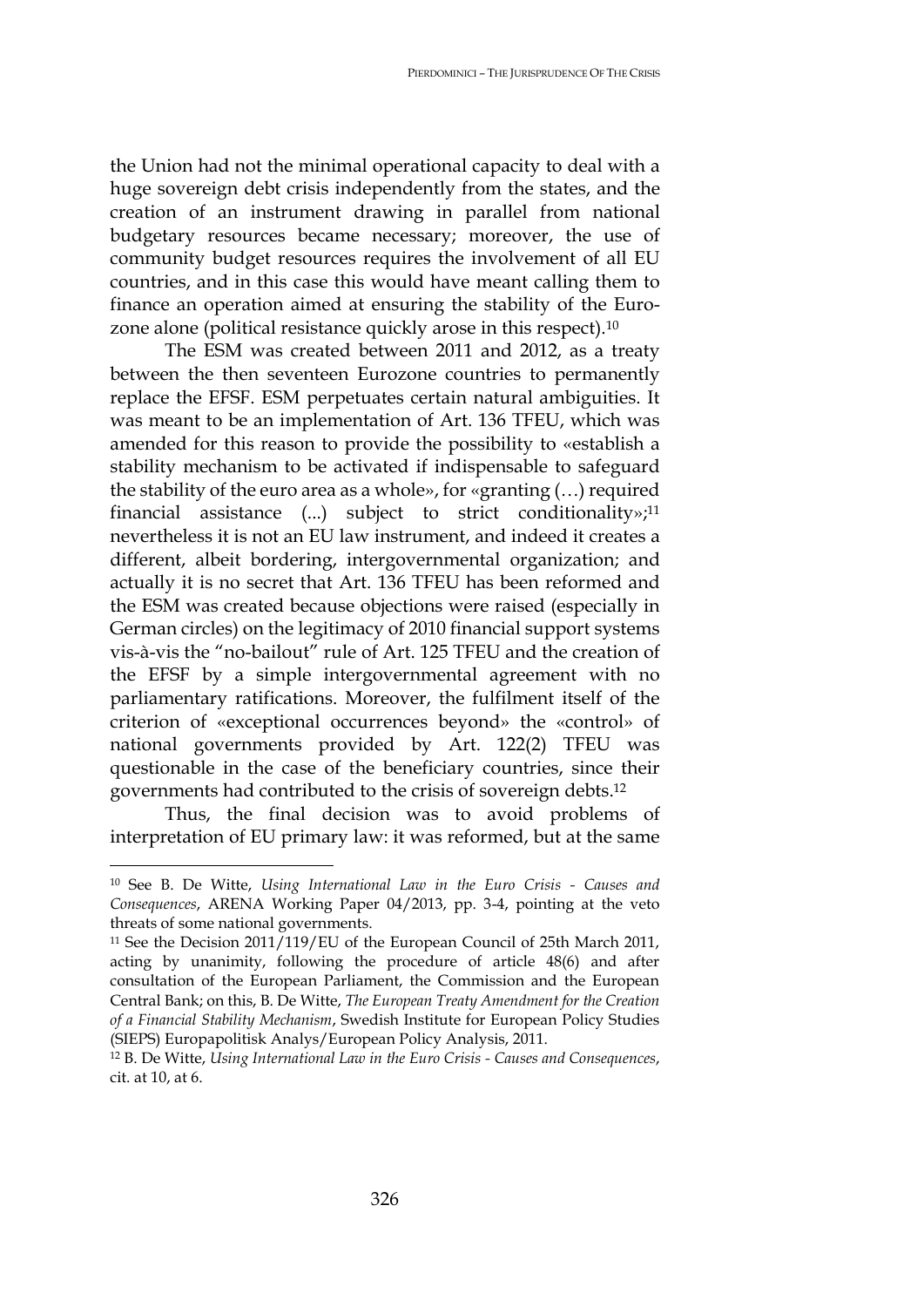time a different, separate treaty was enacted. This can be read as another episode of formal estrangement from the canons of EU law. Given this particular origin, the ESM Treaty became an interesting hybrid: it is not a formal EU law source, but it borrows to a large extent from the institutional structure of the European Union, in particular by providing for specific tasks for the EU Commission and the European Central Bank.

As per the Fiscal Compact, it was meant to introduce stricter versions of the criteria already laid down by EU primary<sup>13</sup> and secondary law, in particular with the so-called Stability and Growth Pact.<sup>14</sup> It also aimed at redefining the tools for the fulfilment of those constraints. In this sense, it was adopted to set new norms which are clearly in the scope of application of EU law, since they discipline material aspects which had been already treated (and are surely treatable) through EU law acts.<sup>15</sup> However, the final choice, here again, was to use a separate international treaty, and this is an even more obvious move of formal estrangement from EU law: in particular, this choice was presented as a strategic move to intensify the perception by Member States of the importance of the obligations provided in terms of constitutional constraints to a balanced budget, and to overcome the difficulties of an EU treaties amendment procedure which was initially proposed.<sup>16</sup> As well known, Article 16 of the Fiscal Compact foresees that «(W)ithin five years at most following the entry into force of this Treaty (…) the necessary steps shall be taken (…) with the aim of incorporating the substance of this Treaty into the legal framework of the European Union», and therefore provides for the possibility to insert its crucial content in formal EU law fabric. Still, the five-year deadline (1 January 2018) has passed, and the debate remains open: such a "constitutionalization" of the Fiscal Compact faces considerable criticism, in both political and legal terms,<sup>17</sup> also after the new package of the Commission of

<sup>13</sup> See Articles 121 e 126 of TFEU, and Protocol 12 on the excessive deficit procedure.

<sup>14</sup> See the Regulation by the Council (EC) 1466/97 and 1467/97*.*

<sup>15</sup> In the event of political difficulties, also through enhanced cooperation between some Member States.

<sup>16</sup> B. De Witte, *Using International Law in the Euro Crisis - Causes and Consequences*, cit. at 10, at 8-9.

<sup>17</sup> See D. Fromage, B. De Witte, *The Treaty on Stability, Coordination and Governance: should it be incorporated in EU law?*, VerfassungsBlog, 6th November 2017,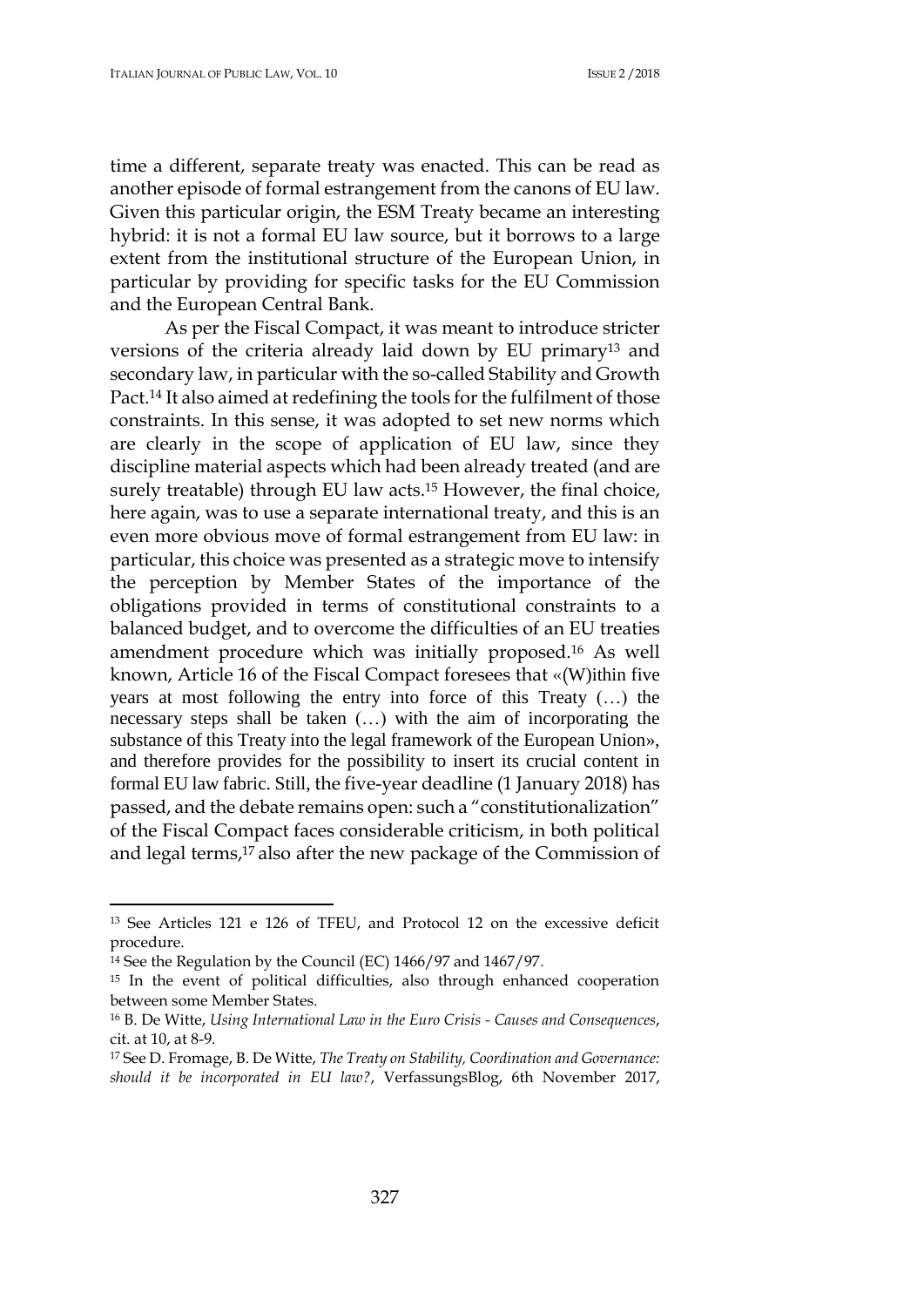December 2017 aiming to include the Fiscal Compact under EU law and to establish a European Monetary Fund. 18

Several critical points on the existential compatibility of the aforementioned instruments (in particular ESM and Fiscal Compact) with EU law were raised. There have been doubts on the interference with the exercise of (exclusive) competences of the European Union; doubts for possible conflicts with specific provisions of EU primary and secondary law; criticism on the possibility of borrowing EU institutions in the decision-making processes provided by the new treaties. All in all, the new supranational measures' legitimacy was upheld by the European Court of Justice in the famous *Pringle* case of 2012,<sup>19</sup> in which it also insisted on the concept of *autonomy* of EU law vis-à-vis new treaties law and the *acquis communautaire*'s intangibility.<sup>20</sup> It must also be noted that an important role in the reform of European economic governance is also played by new EU secondary legislation, in particular the so called *six pack* of 2011<sup>21</sup> and the so called *two pack* of 2013. 22

In any case, it is true that the new fundamental supranational law dealing with the economic crisis goes beyond the boundaries of proper European Union law, in the sense that it explicitly grows apart from it for functional reasons. As authoritatively stated by the Court of Justice in *Pringle*, this does not amount to a *legal* technical problem of compatibility with EU law: but the question remains open regarding the *political* convenience of such a phenomenon and

available at the website http://verfassungsblog.de/the-treaty-on-stabilitycoordination-and-governance-should-it-be-incorporated-in-eu-law/.

<sup>&</sup>lt;sup>18</sup> See in general the Communication on further steps towards completing the Economic and Monetary Union - COM(2017) 821.

<sup>19</sup> Arrêt du 27 novembre 2012, Pringle (C-370/12, Publié au Recueil numérique) ECLI:EU:C:2012:756.

<sup>20</sup> See *ex multis* P. Craig, *Pringle: Legal Reasoning, Text, Purpose and Teleology*, 20 Maastricht J. of Eur. and Comp. L. 1 (2013).

<sup>21</sup> Regulations n. 1177/2011 of 8 November 2011, n. 1173/2011, n. 1174/2011, n. 1175/2011 e n. 1176/2011 of 16 November 2011 and directive n. 2011/85/UE of 8 November 2011 amending the Stability and Growth Pact.

<sup>22</sup> Regulations n. 472/2013 e 473/2013 which introduced new procedures for coordination and control by supranational authorities on national budgetary procedures.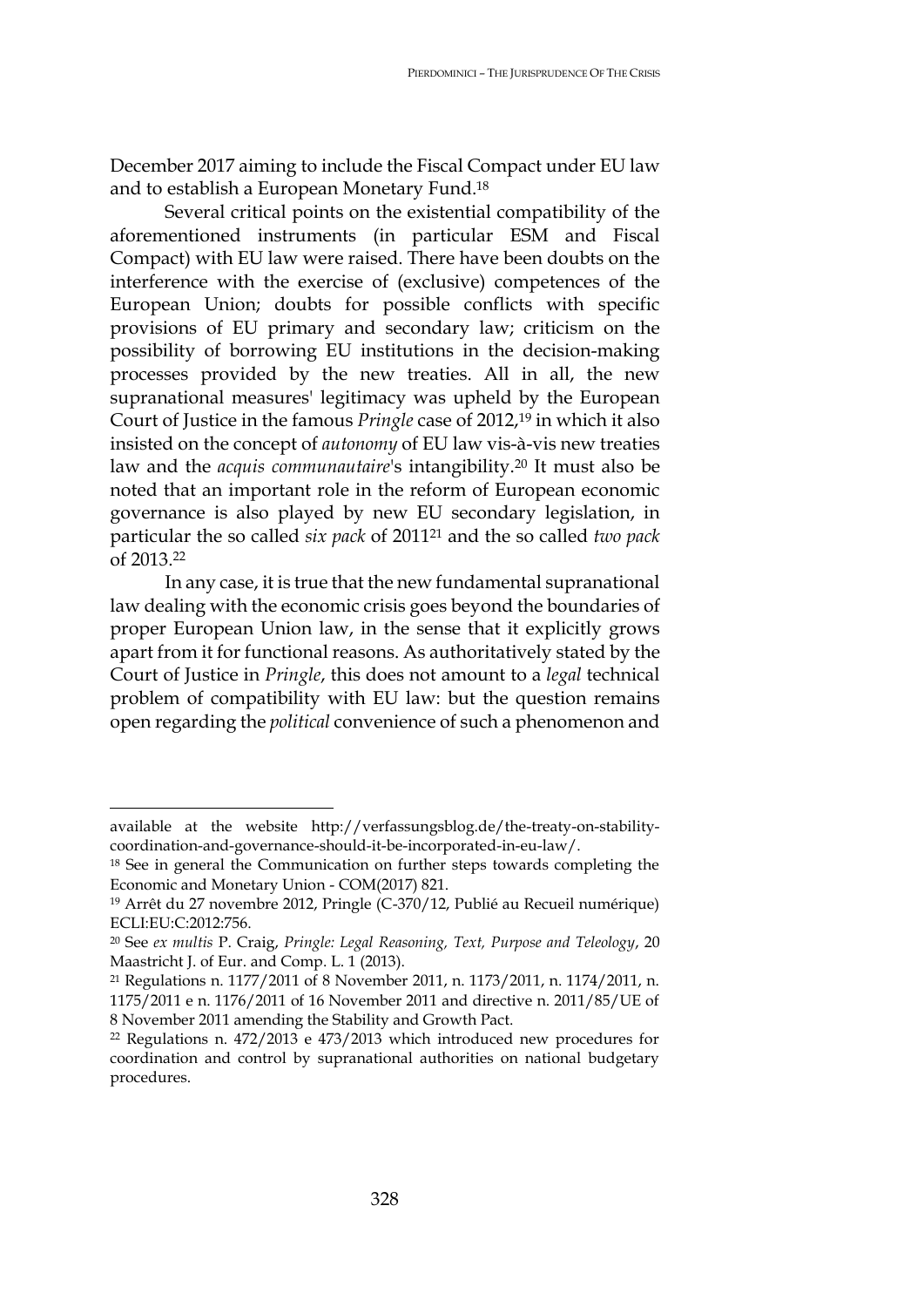its consequences for the constitutional development of the Union, for its institutional balance.<sup>23</sup>

In this sense it can be argued that the new described trend of formal estrangement from proper EU law can represent a breakthrough in the EU constitutional development. The possibility of so called *inter se agreements* between Member States has been always provided by the Treaties since the 1950's, and there have been several and important ones;<sup>24</sup> but it is also true that, in the history of European integration, *inter se agreements* have gradually decreased in number, since they were originally meant to supplement the lacunae of the founding treaties in terms of conferred competences, especially in the common market project, but this necessity also progressively disappeared. A sign of this at the formal level is that the possibility of *interse agreements*, expressly provided by the treaties for decades,<sup>25</sup> was at the end formally expunged from primary law with the Lisbon Treaty.<sup>26</sup> As the integration process advanced, and the powers conferred to the Union increased, the trend seemed to be towards a progressive and wise «constitutional maintenance» of the founding treaties, through a «semi-permanent review process»,<sup>27</sup> and the gradual disappearance of *inter se* pacts.

Today, however, the crisis seems to be a U-turn. The founding treaties are considered very difficult to amend in the current political climate. New important forms of *inter se agreements* come back to the fore: and they are not a necessitated substitution of EU law, like in the past, but they are the vehicle of a deliberate estrangement from EU law.

Moreover, in the perspective of the impact on the Union's constitutional nature, it was also highlighted that the new stability

<sup>23</sup> See for a full understanding of the concept J.P. Jacqué, *The Principle of Institutional Balance*, 41 Com. Mkt. L.R. 2 (2004).

<sup>24</sup> See for instance the Schengen convention of 1990 or the Prüm Treaty of 2005.

<sup>25</sup> See the old Art. 293 of the Treaty of Rome and Art. 34(2) of the Treaty of Maastricht.

<sup>26</sup> The Court of Justice made clear in Pringle that inter se agreements are nonetheless still possibile, so that their formal expulsion from the Treaties' text is just a formal element to understand the historical trend towards the disappearance of such agreements; see on the point B. De Witte, *Using International Law in the Euro Crisis - Causes and Consequences*, cit. at 10, at 2.

<sup>27</sup> B. De Witte, *Il processo semi-permanente di revisione dei trattati,* 22 Quaderni costituzionali 3 (2002).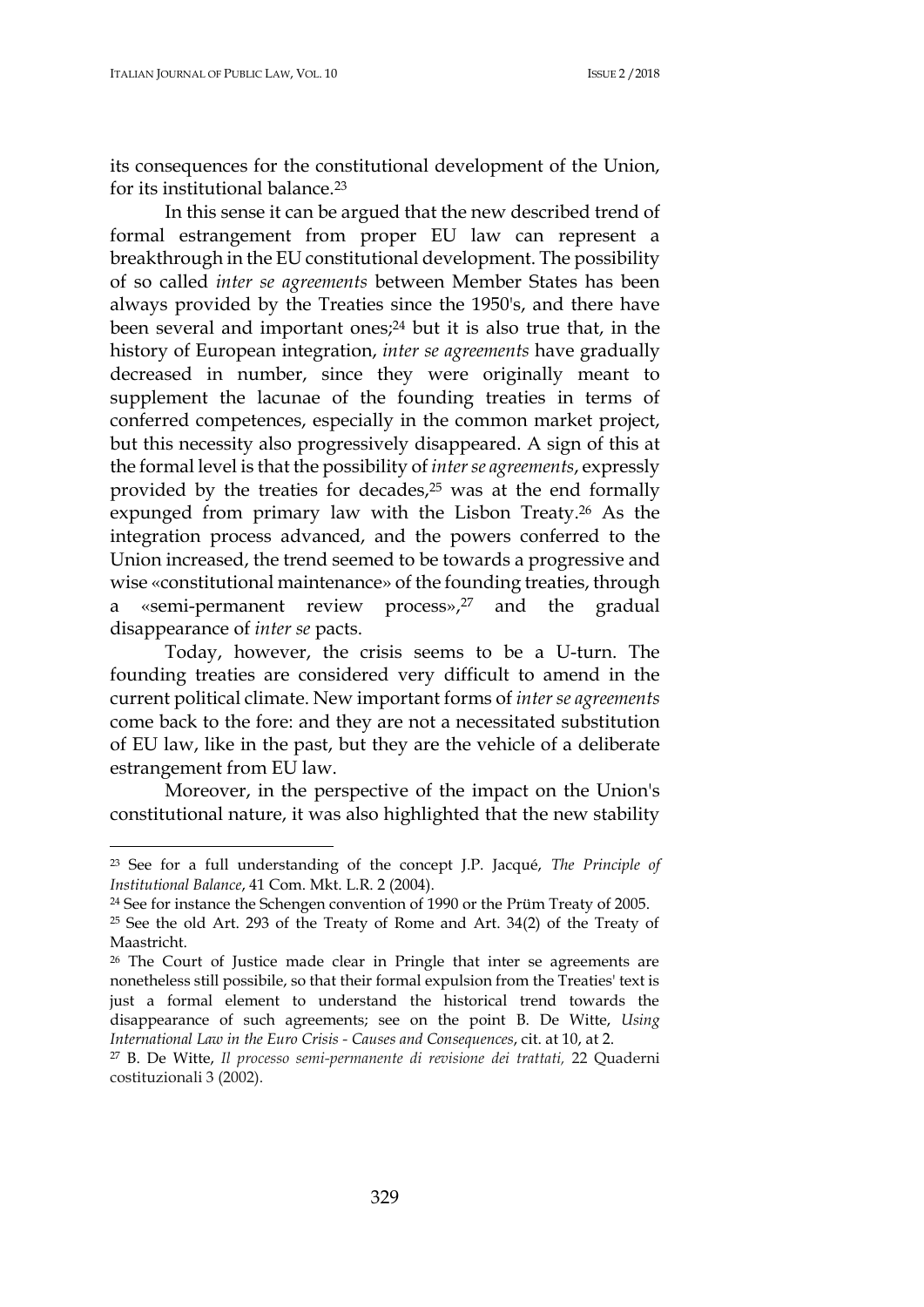mechanisms such as EFSF and ESM – since they operate as separate financial institutions outside the Treaty framework, «with their own intergovernmental decision-making bodies and behind the shield of far-going immunity and confidentiality» - are at odds with the most basic principles of Art. 1 TEU, which would require the construction of «an ever closer union among the peoples of Europe, in which decisions are taken as openly as possible and as close as possible to the citizens». In fact the new treaties remain outside the scope of application of the EU law principle of transparency, and in general from the scope of EU secondary law: so that the «any control by the European parliament or national parliaments, not to mention civil society and the citizenry» could become extremely difficult.<sup>28</sup> In this sense, the formal estrangement from EU law becomes also an estrangement from the substantial protection of EU law transparency discipline: and one of the most veritable democratic safeguards for the European citizen is therefore lost.

In this view, one can maintain that the crisis seems to have determined a strong impact on the EU law institutional system as historically developed in the last twenty years.

# **3. EU law and the constitutional jurisprudence on austerity measures.**

The aforementioned stability mechanisms are important tools for financial assistance for countries in difficulty;<sup>29</sup> they are, nevertheless, as per Art. 125 TFEU, structurally linked to the criterion of strict conditionality. To put in place those mechanisms, it is necessary to define measures to be taken at the national level for the rationalization of budgetary policies.<sup>30</sup>

Various so called austerity measures arose from the constraints of strict conditionality in almost each of the European countries in financial difficulties: they took the form of reductions to public expenditure and investments, rationalization of public

<sup>28</sup> In this sense K. Tuori, *The European Financial Crisis – Constitutional Aspects and Implications*, EUI Working Papers, LAW 2012/28, at 47.

<sup>29</sup> See D. Chalmers, *The European Redistributive State and a European Law of Struggle*, 18 Eur. L.J. 5 (2012), at 667: «The Union has been transformed into a political system redistributing significant wealth within its territory».

<sup>30</sup> See the aforementioned *Pringle* case at paras. 142-143 in particular.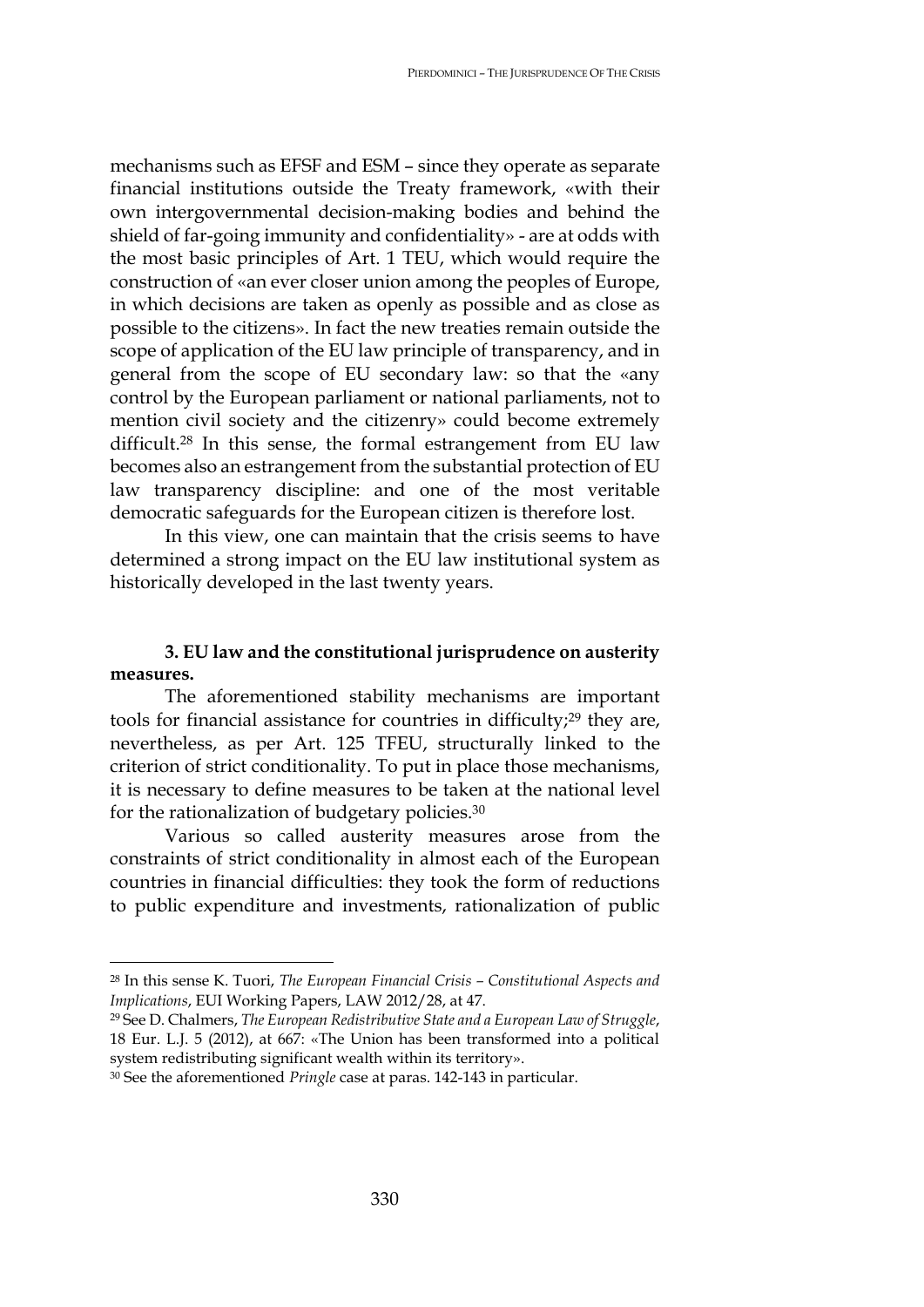services, increase in the burden on taxpayers, cuts in wages and pension treatments.

In this respect, important comparative studies dealt in the last years with judicial adjudication on austerity measures, in particular by focusing on constitutional complaints against those.<sup>31</sup> These studies aptly placed the new episodes of adjudication on austerity measures in the context of the historical debate on social rights justiciability<sup>32</sup> and judicial bodies' legitimacy vis-à-vis politically legitimated powers.<sup>33</sup>

These are customary and always relevant reflections, and are traditionally placed in a comparative perspective by scholars. However, there was a dimension of the problem that was less explored. What maybe missed in last year's comparative analysis is the other parallel dimension of the phenomenon: the potential interplay, in political and legal terms, with EU law. What was the role of supranational law in general and EU law in particular in envisaging and shaping austerity measures in debtor countries dealing with assistance packages? What could be, if any, the legal implications of this interplay?

All EU Member States are nowadays subject to the Stability and Growth Pact as reformed by the aforementioned *six-pack* and *two-pack* of 2011 and 2013: the consequent strengthened coordination mechanisms are, according to scholars, a veritable

<sup>31</sup> *Ex multis*, see the refined works of X. Contiades, A. Fotiadou, *Social rights in the age of proportionality: Global economic crisis and constitutional litigation*, 10 International Journal of Constitutional Law 3 (2012); C.M. Akrivopoulou, *Striking Down Austerity Measures : Crisis Jurisprudence in Europe*, International Journal of Constitutional Law Blog, 26 June 2013, available at [http://www.iconnectblog.com/2013/06/striking-down-austerity-measures](http://www.iconnectblog.com/2013/06/striking-down-austerity-measures-crisis-jurisprudence-in-Europe)[crisis-jurisprudence-in-Europe;](http://www.iconnectblog.com/2013/06/striking-down-austerity-measures-crisis-jurisprudence-in-Europe) B. De Witte, C. Kilpatrick (eds.) *Social Rights in Times of Crisis in the Eurozone : The Role of Fundamental Rights' Challenges*, cit. at 8; C. Fasone, *Constitutional Courts Facing the Euro Crisis. Italy, Portugal and Spain in a Comparative Perspective*, EUI Working Paper MWP 2014/25; X. Contiades (ed.), *Constitutions in the Global Financial Crisis: A Comparative Analysis* (2013); D. Roman, *La jurisprudence sociale des Cours constitutionelles en Europe: vers une* 

*jurisprudence de crise?*, 45 Nouveax Cahiers du Conseil constitutionel (2014). <sup>32</sup> See for recent comparative reflections on the theme M. Langford (ed.) *Social Rights Jurisprudence: Emerging Trends in International and Comparative Law* (2008); J. King, *Judging Social Rights* (2012).

<sup>33</sup> See for institutional and comparative reflections N. Komesar, *Imperfect Alternatives: Choosing Institutions in Law, Economics, and Public Policy* (1994); V. Abramovich, C. Curtis, *Los derechos sociales como derechos exigibles* (2004).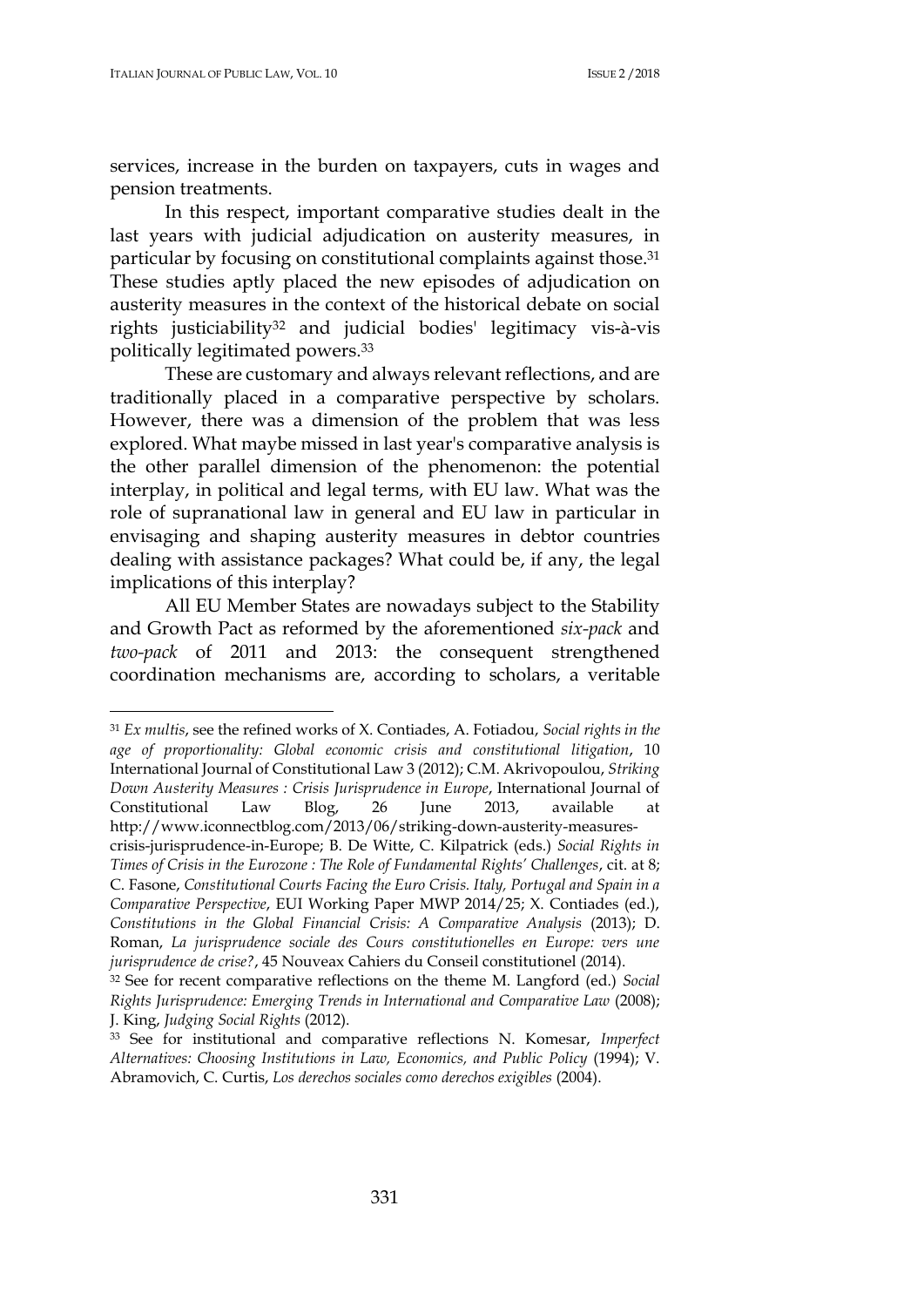«process of co-government of debt and deficit» between national and supranational authorities.<sup>34</sup> The renewed Regulation 1467/97 provides for new excessive deficit procedures, stringent timelines for action and correction of budgetary policies, EU Council's detailed recommendations for the definition of annual budgetary targets and deadlines for achieving them, transparency requirements for the Member States in terms of adopted measures, possibility of sanctions imposed by the European institutions. Moreover, a number of EU Member States asked on the basis of the aforementioned new supranational instruments for extraordinary plans of economic and financial assistance: these were based on an even more stringent conditionality system, and were translated in Memoranda of Understanding, decisions adopted by the Council in the context of the excessive deficit procedure within the Stability and Growth Pact under Articles 126 and 136 TFEU and incorporating the essential components of the policy conditionality, recommendations addressed by supranational institutions to national authorities.

The austerity measures which have been challenged before courts for potentially hampering constitutional social rights come from this background: a background made of the interplay of national and supranational norms, where the first stem from the latter.

And given this background, it is relevant to highlight, in comparative perspective, a common resistance in national constitutional courts' case-law: the resistance to acknowledge the interplay of national and supranational norms in determining the content of austerity measures, and the resistance to evaluate the possible legal implications of this interplay.

National courts invested of constitutional adjudication on austerity measures resisted the possibility of coordinating their judicial *dicta* through preliminary ruling procedures according to Art. 267 TFEU to the European Court of Justice: and this happened despite the fact that they have been asked to do so, for instance by the parties. Quite on the opposite, many constitutional courts expressly denied or at least underplayed the connatural nexus of

<sup>34</sup> D. Chalmers, *The European Redistributive State and a European Law of Struggle*, cit. at 29, at 680: «[t]he finding of an excessive deficit brings Member States and EU institutions into a process of co-government of debt and deficits».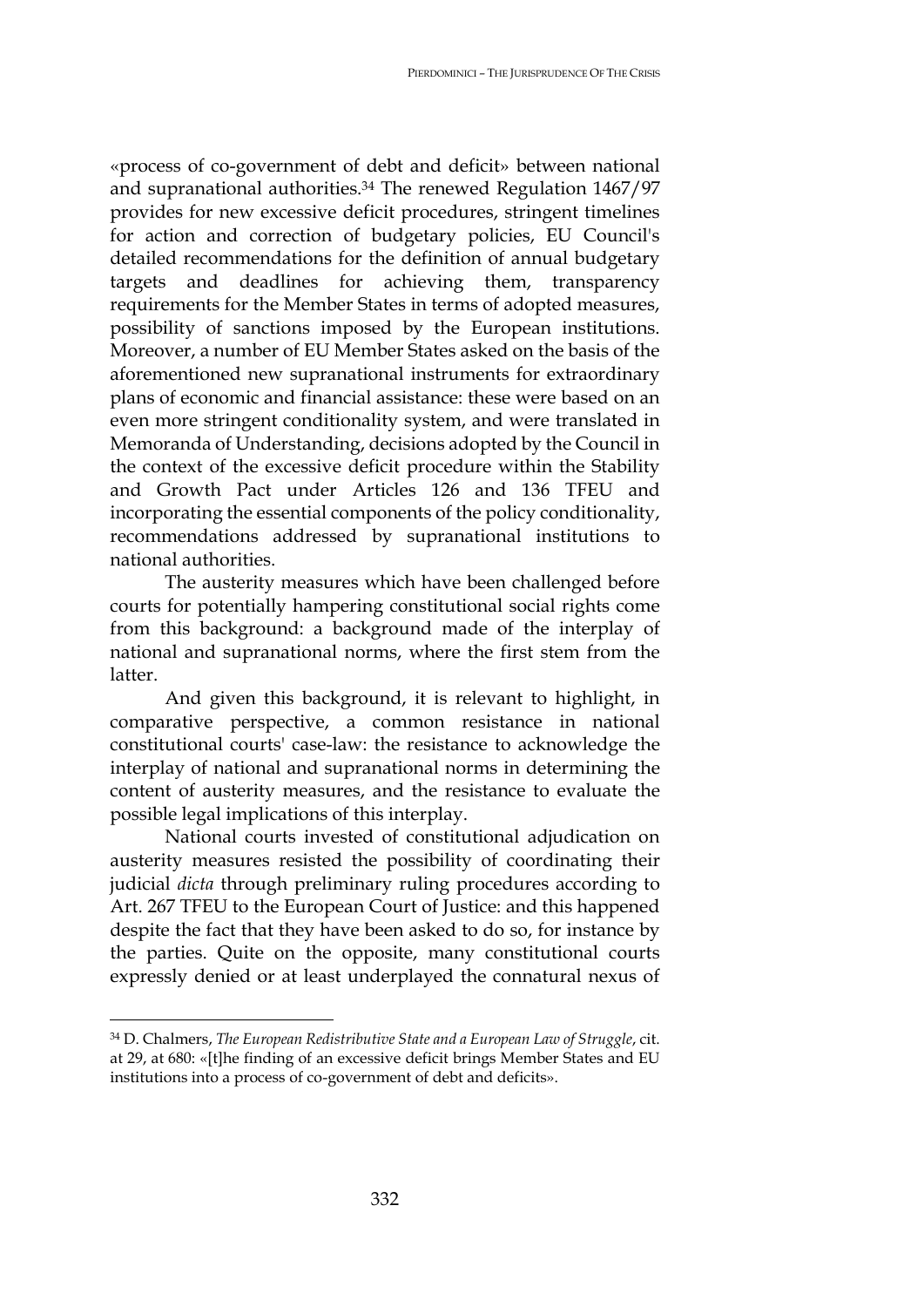the austerity measures under examination with that supranational law which required them, sometimes through unconvincing arguments.

On the formal level, this tendency is surprising.<sup>35</sup> It is settled case-law of the European Court of Justice that, although Art. 288 TFEU provides for the non-binding nature of recommendations and opinions issued by EU institutions, recommendations are nevertheless undoubtedly EU legal acts that according to Luxembourg «cannot therefore be regarded as having no legal effect». Thus, national judges «are bound to take recommendations into consideration in order to decide disputes submitted to them, in particular where they cast light on the interpretation of national measures adopted in order to implement them or where they are designed to supplement binding Community provisions», and therefore also in the context of the interpretation and application of national law.<sup>36</sup> This is a traditional line of interpretation, which is even previous in time to the renewed central role guaranteed to recommendations as formal acts in the new system of European budgetary policies coordination: in the new system their role is reinforced, since they are supplemented by sanctions.

Still, the relevance of supranational sources in national constitutional adjudication on austerity measures is obliterated.

The Portuguese case is particularly relevant in this respect. As well known, the Tribunal Constitucional has played an important and contested role in recent years with numerous judgments on austerity measures.<sup>37</sup> Moreover, the Tribunal expressly assessed the scope and legal value of the obligations arising from the new supranational stability mechanisms. This happened in particular in the well known Acórdão nº 574/2014,<sup>38</sup>

<sup>35</sup> Although one could say that it is in line with thelow number of referral to the Court of Justice in particular by Constitutional courts: see in this respect the special issue of the German Law Journal n. 16/2015 devoted to *The Preliminary Reference to the Court of Justice of The European Union by Constitutional Courts*, available at the website http://www.germanlawjournal.com/volume-16-no-06. <sup>36</sup> Arrêt du 13 décembre 1989, Grimaldi / Fonds des maladies professionnelles (322/88, Rec. 1989 p. 4407), paragraphs 18-19.

<sup>37</sup> A.M. Guerra Martins, *Constitutional Judge, Social Rights and Public Debt Crisis: The Portuguese Constitutional Case Law*, 22 Maastricht J. of Eur. and Comp. L. 5 (2015).

<sup>38</sup> Acórdão no 574/2014 of 14th August 2014, available at the website [http://www.tribunalconstitucional.pt/tc/acordaos/20140574.html.](http://www.tribunalconstitucional.pt/tc/acordaos/20140574.html#_blank)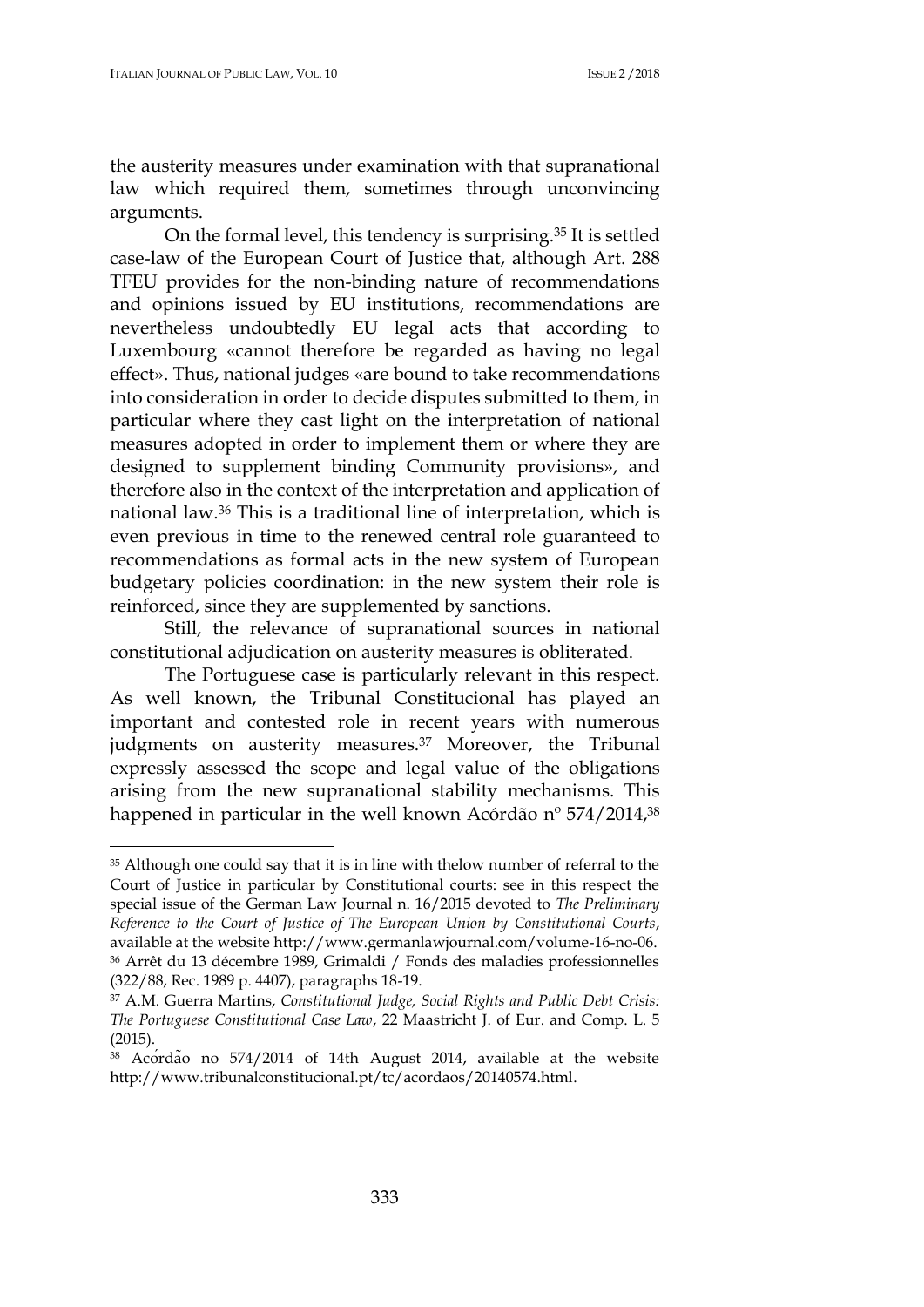which had to do specifically with Council recommendations issued within the excessive deficit procedure. The Tribunal raised several doubts on the disputed legal status of those recommendations, but it was careful not to ask for an interpretation on this to the Court of Justice: it merely underestimated the question by interpreting supranational obligations concerning public deficits as mere obligations of result and not of means - which is quite doubtful given the strict and specific nature of the new system. As a result of this interpretative move, the Tribunal, in an autarkist way, preserved its own right to judge the conformity of the adopted means (the austerity measures) to the results through its own classic proportionality test.<sup>39</sup> The possible interplay with supranational norm was obliterated through a purely national interpretation, leading to the differentiation between obligation of means and of result: but this is disputable, since, when the doubt of a possible unclear interpretation of EU norms is at stake, according to Art. 267 TFEU courts would be called to refer the question to the Court of Justice. In a certain sense, the Tribunal did not conceal its autarkist thoughts: it proposed an odd instrumental centralizing interpretation according to which, since the principles of equality, proportionality and legal certainty at stake in judging on the austerity measures are also principles of EU law and parts of the constitutional traditions common to the Member States, this would be sufficient to ensure that there cannot be - in general - a conflict between these principles and the disputed provisions.<sup>40</sup> This is again highly disputable: such an interpretative move ignores that different interpretations of the same principles are possible, and ignores possible conflicts that could emerge from different balancing of those principles by national and European courts.<sup>41</sup>

Greece is another relevant case study. As well known, the country had to implement stringent austerity measures. In the

<sup>39</sup> See M.P. Maduro, A. Frada, L. Pierdominici, *A Crisis between Crises: Placing the Portuguese Constitutional Jurisprudence of Crisis in Context*, 4 e Pùblica – Revista Eletrònica de Direito Pùblico 1 (2017), at 9 et seq.

<sup>40</sup> Critical remarks on this in F. Pereira Coutinho, *Austerity on the Loose in Portugal: European Judicial Restraint in Times of Crisis*, 8 Perspectives on Federalism 3 (2016); still, as a contextualization, it must be clarified that the Tribunal Constitucional has never issued a preliminary reference to the Court of Justice.

<sup>41</sup> Ibidem, at 124. See also M.P. Maduro, A. Frada, L. Pierdominici, *A Crisis between Crises: Placing the Portuguese Constitutional Jurisprudence of Crisis in Context*, cit. at 39, 11 et seq.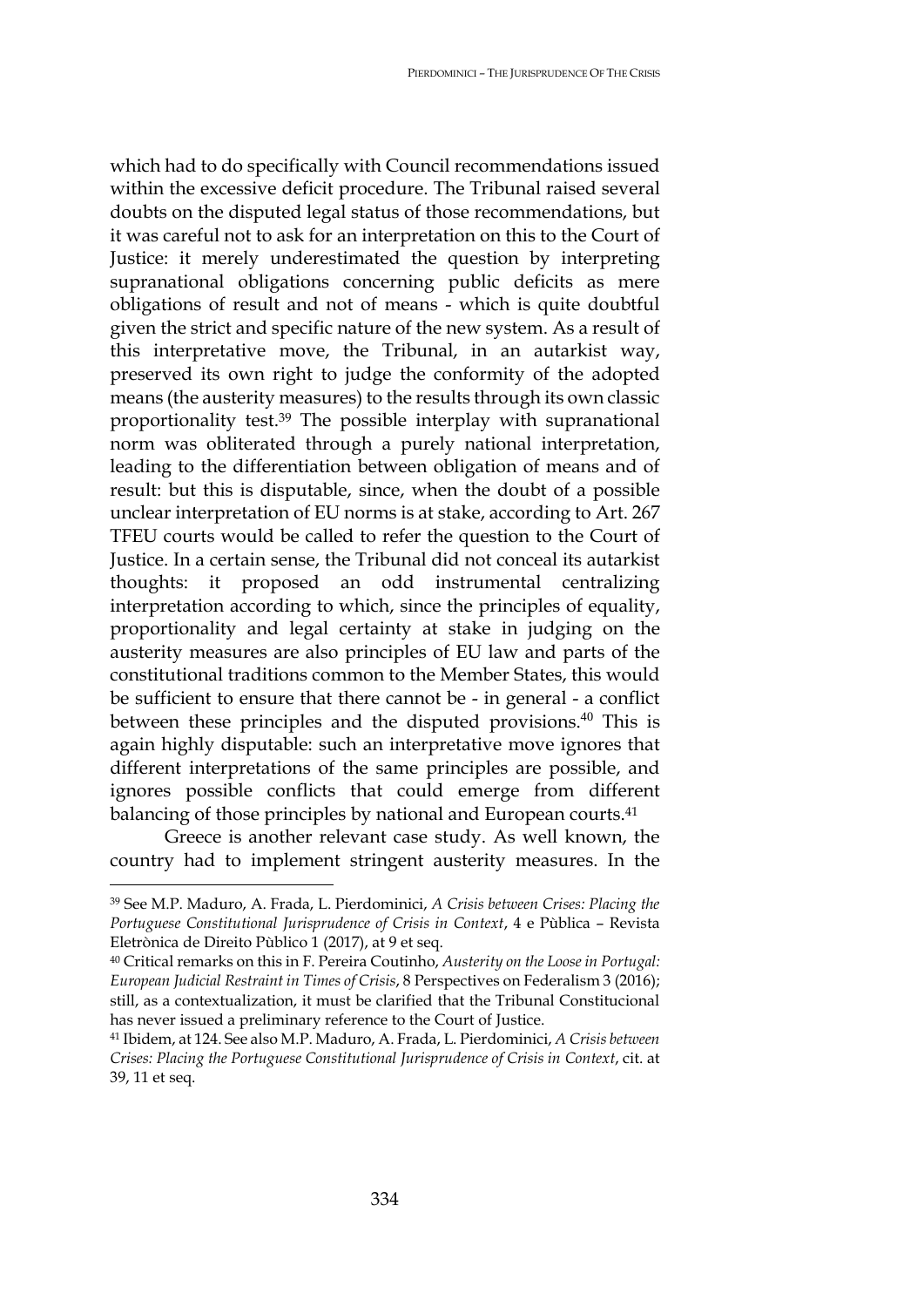absence of a centralized system of constitutional adjudication, several complaints against those were lodged before the local Council of State in the form of complaints against administrative acts implementing legislative austerity measures. In a famous case concerning cuts in civil servants' salaries and pensions following the law ratifying the Memorandum of Understanding of 2010, the decision 668/2012 of the plenum of the Council of 20 February 2012,<sup>42</sup> the applicants asked for a preliminary reference to the Court of Justice: they sought a ruling on the compatibility of local measures and Council Decision 2010/320/EU with European Union law. In particular, the applicants sought a ruling on the compatibility of the abolition of seasonal pension bonuses for pensioners below 60 years and their reduction for pensioners above 60 years through Law 3845/2010 with Article 1 of Protocol 1 to the ECHR on the right to property, Article 17 of the Greek Constitution enshrining the same right, and Article 34 (social security and social assistance) of the Charter of Fundamental Rights (CFS) of the European Union:<sup>43</sup> in this last respect, they argued that the measures at stake stemmed directly from the obligations contained in the Council Decision 2010/320/EU expressely «addressed to Greece with a view to reinforcing and deepening the fiscal surveillance and giving notice to take measures for the deficit reduction judged necessary to remedy the situation of excessive deficit». The request for the preliminary ruling was rejected, and the complaints dismissed after a wide (but unilateral) contextualization on the value of Community obligations and the role of Greece in the EU integration process in the judgment. Here again, in the Greek Council of State's decision n. 668/2012 (which is the only Greek case where these questions were openly discussed), we can find the same dynamics of the Portuguese case: the Greek court did not fail to declare that the legal force of the Memorandum was only that of a «program for the Government to address the country's economic problems», «although it was the result of negotiations and agreements between Greece and certain

<sup>42</sup> Decision no 668/2012 of the Plenum of 20th February 2012, available at the website [http://www.dsanet.gr/Epikairothta/Nomologia/668.htm.](http://www.dsanet.gr/Epikairothta/Nomologia/668.htm#_blank)

<sup>43</sup> E. Psychogiopoulou, *Welfare Rights in Crisis in Greece: The Role of Fundamental Rights Challenges*, in C. Kilpatrick, B. de Witte, *Social Rights in Times of Crisis in the Eurozone: The Role of Fundamental Rights' Challenges*, cit. at 8, at 10-11.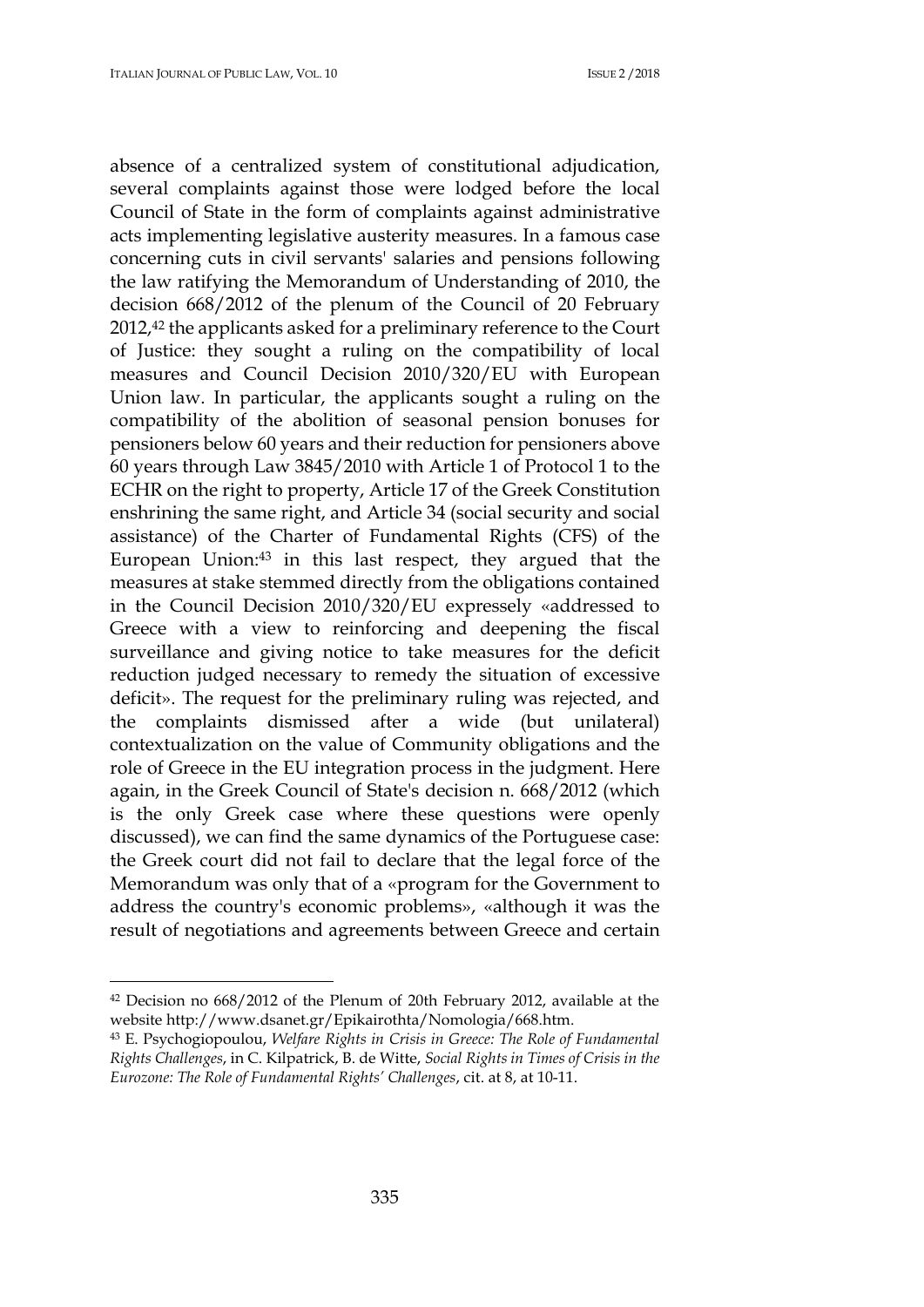international authorities».<sup>44</sup> Thus, here again, the value of supranational norms was obliterated by a unilateral, autarkist, interpretation: an interpretation that is reminiscent, not by chance, to the Portuguese one leading to the differentiation between obligation of means and of result.

The Cypriot case is also relevant, and similar. The local Supreme Court decided in 2014 two important cases on austerity measures,<sup>45</sup> actually in different ways, but in any case by strategically recalling the «European obligations» of the country as a mere contextualization without acknowledging them any formal legal value for the judicial adjudication, and with no reference to the European Court of Justice.

Latvia is another relevant example of debtor country: and it was actually one of the first in which a Memorandum of Understanding was negotiated,<sup>46</sup> and the first in which, in 2009, the local Constitutional Court had to rule on the compatibility of the consequent austerity measures with local constitutional principles.<sup>47</sup> The well-known judgment of the Latvian Court No. 2009-43-01<sup>48</sup> was yet another case in which linear cuts to the social security system were involved, and these were challenged and declared unconstitutional because alternative and more progressive measures were not foreseen by the political power. But the significance of the judgment for our purposes is in the arguments that the Court offered on the value of the country's

<sup>44</sup> See the report by A.I. Marketou, M. Dekastros, *Greece*, available at [http://eurocrisislaw.eui.eu/greece,](http://eurocrisislaw.eui.eu/greece) in particular sub V.4.

<sup>45</sup> Maria Koutselini-Ioannidou et al. v. the Republic, 7 October 2014, available at [http://www.cylaw.org/cgibin/open.pl?file=apofaseis/aad/mero;](http://www.cylaw.org/cgibin/open.pl?file=apofaseis/aad/mero) Law on pensions of state officials (General Principles) of 2011, N.88(I)/2011, available at [http://www.cylaw.org/nomoi/arith/2011\\_1\\_88.pdf:](http://www.cylaw.org/nomoi/arith/2011_1_88.pdf) see on this C. Demetrious, *The Impact of the Crisis on Fundamental Rights across Member States of the EU Country Report on Cyprus*, Directorate General for Internal Policies, European Parliament, available at the contract of the contract of the contract of the contract of the contract of the contract of t

[http://www.europarl.europa.eu/RegData/etudes/STUD/2015/510017/IPOL](http://www.europarl.europa.eu/RegData/etudes/STUD/2015/510017/IPOL_STU(2015)510017_EN.pdf) [\\_STU\(2015\)510017\\_EN.pdf,](http://www.europarl.europa.eu/RegData/etudes/STUD/2015/510017/IPOL_STU(2015)510017_EN.pdf) at 66-67.

<sup>46</sup> It must be noted that Latvia joined the Eurozone only in 2014.

<sup>47</sup> See on this D. Roman, *La jurisprudence sociale des Cours constitutionelles en Europe: vers une jurisprudence de crise?*, cit. at 31, 5.

<sup>48</sup> Judgment no. 2009-43-01 of 21st December 2009, available at the website [http://socialprotection-humanrights.org/wp-](http://socialprotection-humanrights.org/wp-content/uploads/2015/06/Latvia-2009-Constitutional-Court-Elders-Rights-Judgment.pdf#_blank)

[content/uploads/2015/06/Latvia-2009-Constitutional-Court-Elders-Rights-](http://socialprotection-humanrights.org/wp-content/uploads/2015/06/Latvia-2009-Constitutional-Court-Elders-Rights-Judgment.pdf#_blank)[Judgment.pdf.](http://socialprotection-humanrights.org/wp-content/uploads/2015/06/Latvia-2009-Constitutional-Court-Elders-Rights-Judgment.pdf#_blank)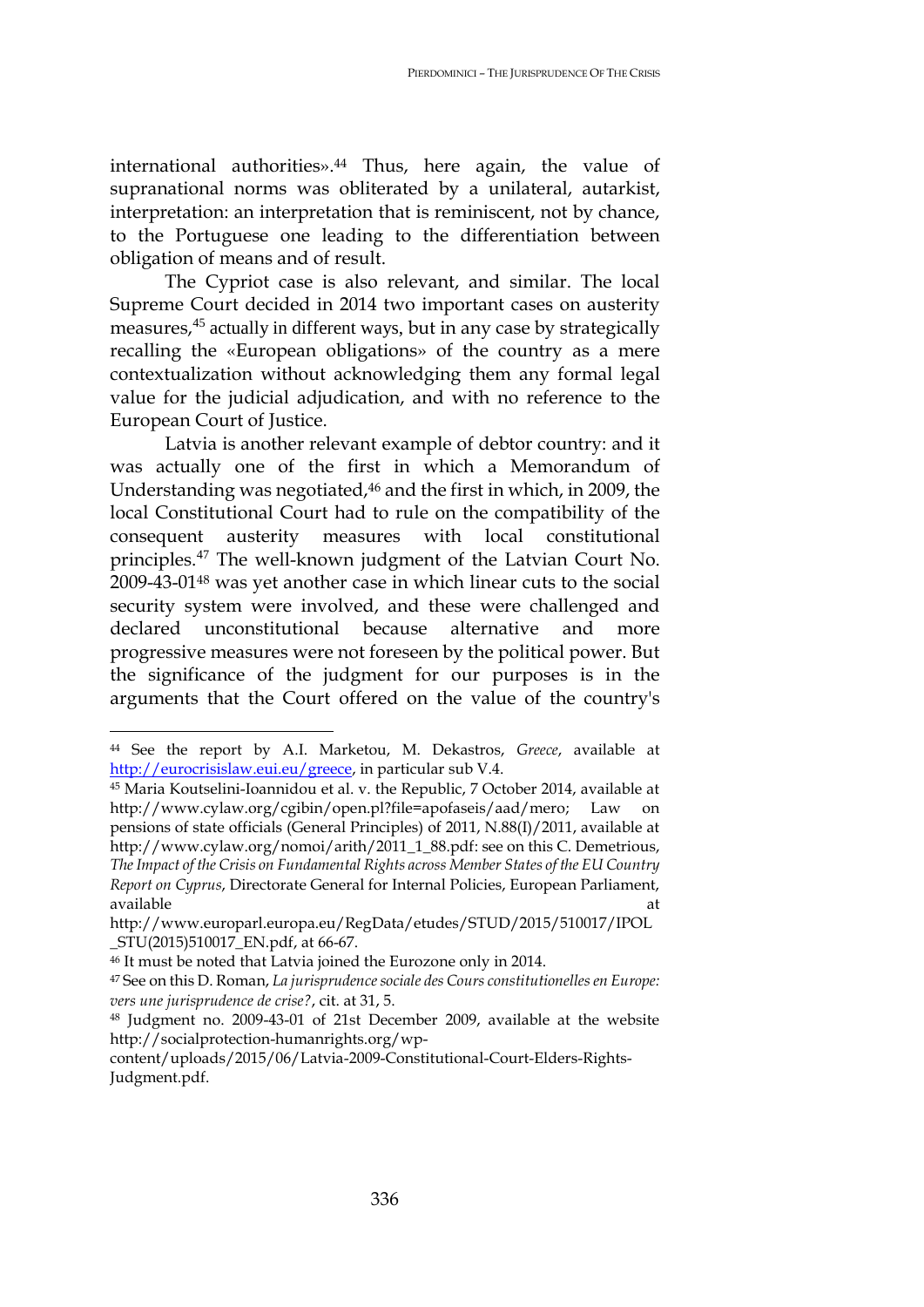international obligations arising from the assistance measures: despite the fact that in the Memorandum of Understanding of 13 July 2009 signed between Latvia, IMF and European Commission there were very detailed commitments signed by the local government for very specific cuts (defined even in the specific measure: «reduce pension costs of 10% for the unemployed pensioners and 70% for working pensioners»), again those commitments were considered as not legally binding and irrelevant for judicial adjudication, and the applicability of EU law and its principles and guarantees was not considered.

Finally, scholars<sup>49</sup> traced the same dynamics of substantial removal of links and bonds with supranational obligations on budgetary rationalization in the case law of the Romanian Constitutional Court:<sup>50</sup> in here too the national court has obliterated the question, albeit «implicitly», $51$  and this can be more fiercely criticized since the financial assistance provided to the country is based on Memoranda of Understanding but also on clearly binding EU law acts such as decisions of the Council.<sup>52</sup>

To sum up, comparative analysis can be also important in this area to show how several national constitutional courts of European debtor countries, when dealing with judicial adjudication on austerity measures imposed at the supranational level also through EU law acts, tend to obliterate the origin of those measures from EU law and underestimate the value of supranational obligations in general. The origin of austerity measures from the interplay between national and supranational norms, I argue, could

<sup>49</sup> C. Kilpatrick, *Are the Bailout Measures Immune to EU Social Challenge because they are not EU law?*, 10 EuConst 3 (2014), at 409.

<sup>50</sup> See the report by V. Vita, *Romania*, available at [http://eurocrisislaw.eui.eu/romania/,](http://eurocrisislaw.eui.eu/romania/) and the list of cases quoted nn. 1414/2009, 1415/2009, 872/2010 e 873/2010 e 874/2010, 1655/2010, 1658/2010, 383/2011, 574/2011, 575/2011, 765/2011, 1533/2011; see also A. Zegran, T. Toader, *La Cour constitutionnelle de Roumanie*, 38 Les Nouveaux Cahiers du Conseil constitutionnel 1 (2013).

<sup>51</sup> C. Kilpatrick, *Are the Bailout Measures Immune to EU Social Challenge because they are not EU law?*, cit. at 49, at 409.

<sup>52</sup> See for instance Council Decision of 16 March 2010 amending Decision 2009/459/EC providing Community medium-term financial assistance for Romania, OJ L83/19, 30 March 2010, according to which: «the Commission shall agree with the authorities of Romania [...] the specific economic policy conditions as laid down in Article 3(5). Those conditions shall be laid down in a Memorandum of Understanding [...].».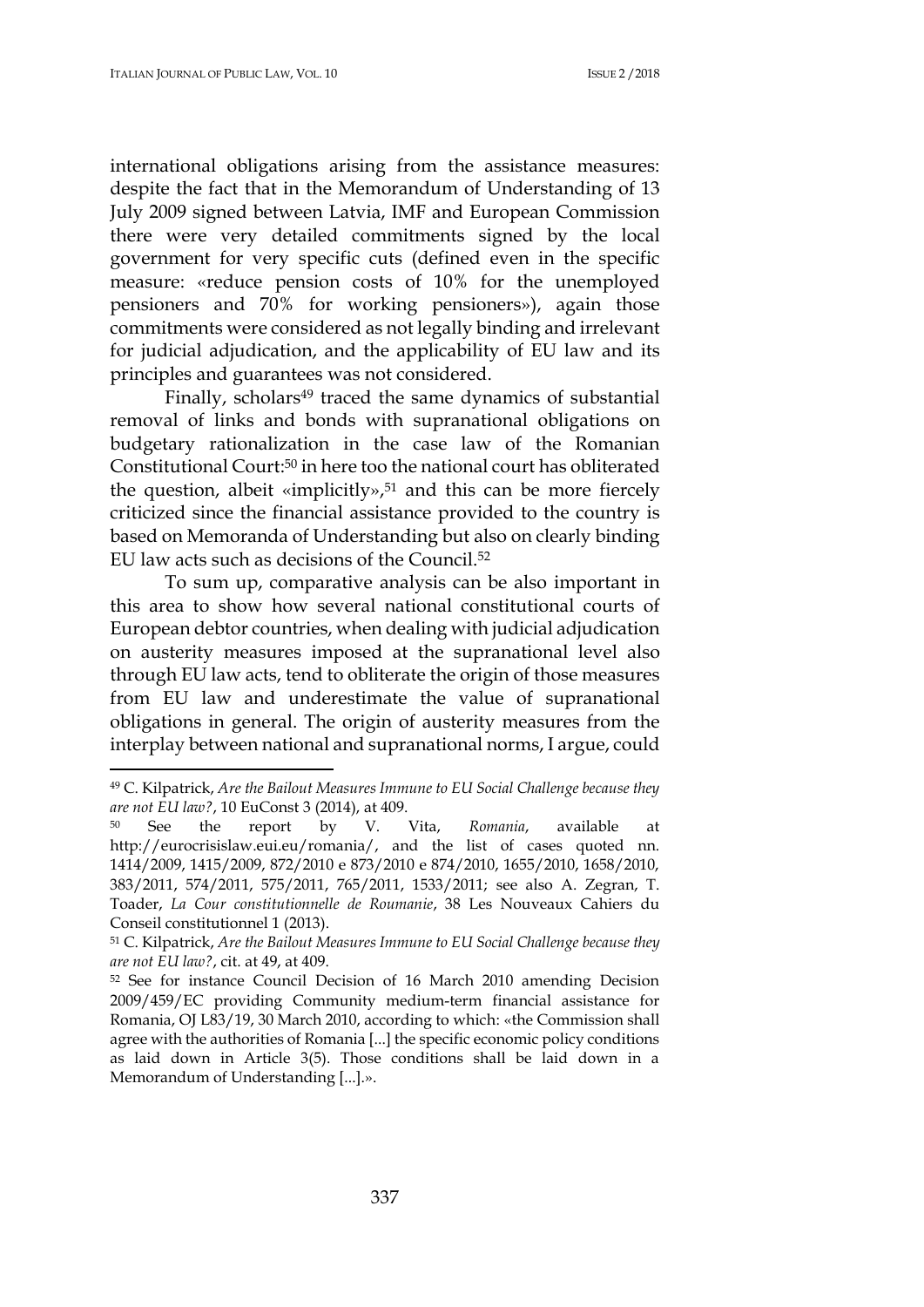at least justify the interpretative doubt whether to issue a preliminary reference to the Court of Justice – and it must be noted that, in these cases, according to Art. 267(3) TFEU such a doubt could lead to an obligation to issue the reference! As said, this did not happen in several debtor countries' jurisprudence.

One can speculate on the reasons for such a common move by national courts entrusted with constitutional adjudication, especially in a period in which preliminary references by constitutional courts seemed to be «on the rise».<sup>53</sup> The move is even more remarkable if one thinks that ordinary courts have instead repeatedly tried to reach the European Court of Justice, when judging on austerity measures, by pointing at the possible relevance of the Charter of Fundamental Rights of the Union – and thus by giving value to the supranational origin of those.<sup>54</sup> It can be argued that the constitutional courts' resistance come first of all from their fear of an intrusion by Luxembourg in the interpretation of national constitutional principles, leading to a harmonization of those: and in fact this could explain the common tendency to interpret supranational obligation as mere obligation of results, whatever their specificity and legal value, to leave the field open for autonomous/autarkic proportionality tests.<sup>55</sup> Other scholars argue that this is done by courts in an exercise of restraint, to cooperate with the political powers and safeguard austerity measures, by denying the idea of judging in the scope of application of EU law and therefore denying the possibility to apply the advanced

<sup>53</sup> See M. Dicosola, C. Fasone, I. Spigno, *Foreword: Constitutional Courts in the European Legal System After the Treaty of Lisbon and the Euro-Crisis*, 16 German Law Journal 6 (2015), and M. Claes, *Luxembourg, Here We Come? Constitutional Courts and the Preliminary Reference Procedure*, 16 Ger. L.J. 6 (2015).

<sup>54</sup> See e.g. the Romanian cases Ordonnance du 14 décembre 2011, Corpul Național al Polițiștilor (C-434/11, Rec. 2011 p. I-196\*, Pub.somm.) ECLI:EU:C:2011:830, Ordonnance du 10 mai 2012, Corpul Naţional al Poliţiştilor (C-134/12) ECLI:EU:C:2012:288, Ordonnance du 14 décembre 2011, Cozman (C-462/11, Rec. 2011 p. I-197\*, Pub.somm.) ECLI:EU:C:2011:831, and the Portuguese cases Ordonnance du 7 mars 2013, Sindicato dos Bancários do Norte e.a. (C-128/12) ECLI:EU:C:2013:149; Ordonnance du 26 juin 2014, Sindicato Nacional dos Profissionais de Seguros e Afins (C-264/12) ECLI:EU:C:2014:2036; Ordonnance du 21 octobre 2014, Sindicato Nacional dos Profissionais de Seguros e Afins (C-665/13) ECLI:EU:C:2014:2327.

<sup>55</sup> See M.P. Maduro, A. Frada, L. Pierdominici, *A Crisis between Crises: Placing the Portuguese Constitutional Jurisprudence of Crisis in Context*, cit. at 39, 13 et seq.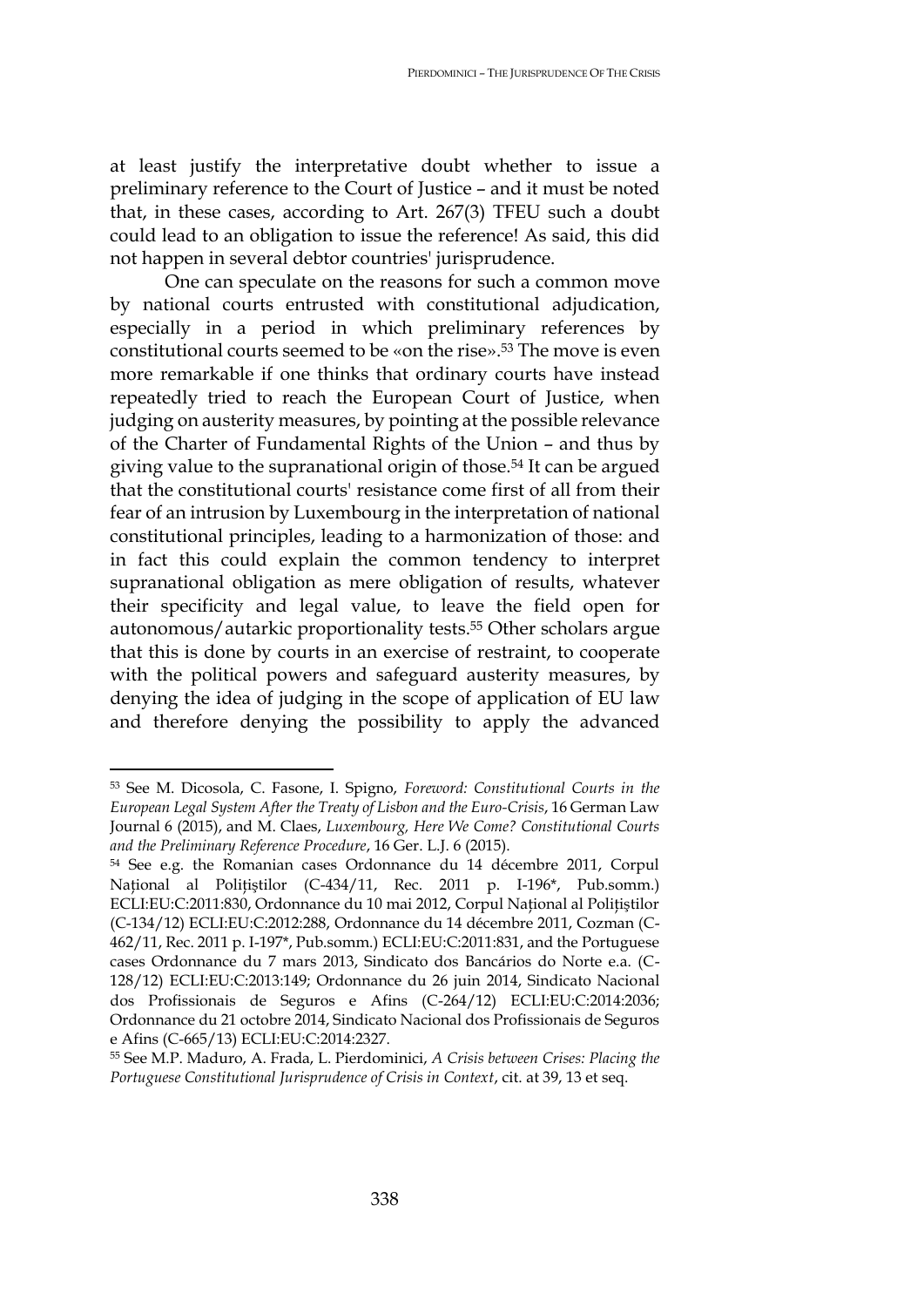protections provided by the Charter of Fundamental Rights of the European Union.<sup>56</sup>

Trying to understand the internal logics of collective bodies such as constitutional courts is at the end of the day a matter of speculation, at best. But comparative analysis suggests that a new trend is in place, analogous to that described in the previous paragraph: the national constitutional jurisprudence of the crisis is a new chapter of estrangement from EU law, this time put in place by judicial bodies and not by the legislator. This new chapter, again, can prove problematic: in obliterating the value of obligations stemming from EU acts in adjudication, the risk is to jeopardize the uniform and correct application of supranational norms in the Member States' territories – and thus a threat to another existential trait of EU law as applied in national legal orders.

Moreover, the coherence of assistance programmes and the equality in the consequent burdens bore by the citizens of the Union are also at stake. Briefly said, without any kind of harmonization austerity measures that in a certain setting are upheld by courts and imposed to citizens can be considered unconstitutional in another. Potentially, this can lead to discriminations in the burdens to be bore by European citizens. Furthermore, it shall be noted that we looked at how debtor countries' constitutional jurisprudence is based on a case-by-case analysis of the compatibility of austerity measures with national constitutional principles, with no will to harmonize the interpretation of those: it is therefore based on a sort of case-by-case conditionality to the commitment to supranational obligations. The irony is that the same can be said of creditor countries' constitutional jurisprudence: when we look, for instance, at the German or the Estonian constitutional cases pertaining to the participation to supranational anti-crisis stability mechanisms,<sup>57</sup> we

<sup>56</sup> See C. Kilpatrick, *Are the Bailout Measures Immune to EU Social Challenge because they are not EU law?*, cit. at 49, and F. Pereira Coutinho, *Austerity on the Loose in Portugal: European Judicial Restraint in Times of Crisis*, cit. at 40.

<sup>57</sup> See BVerfG, Order of the Second Senate of 14 January 2014 - 2 BvR 2728/13 on the ratification of the European Stability Mechanism; BVerfG, 2 BvR 2728/13, 2 BvE 13/13, 2 BvR 2731/13, 2 BvR 2730/13, 2 BvR 2729/13 on the OMT program, and Case 3-4-1-6-12 of 12 July 2012, on which see C. Ginter, *Constitutionality of the European Stability Mechanism in Estonia: Applying Proportionality to Sovereignty*, 9 EuConst 2 (2013) and Evas Tatjana, *Judicial Reception of EU Law in Estonia*, in B. De Witte, J.A. Mayoral et al. (eds), *National Courts and EU Law: New Issues, Theories and Methods* (Elgar 2016), chapt. 8.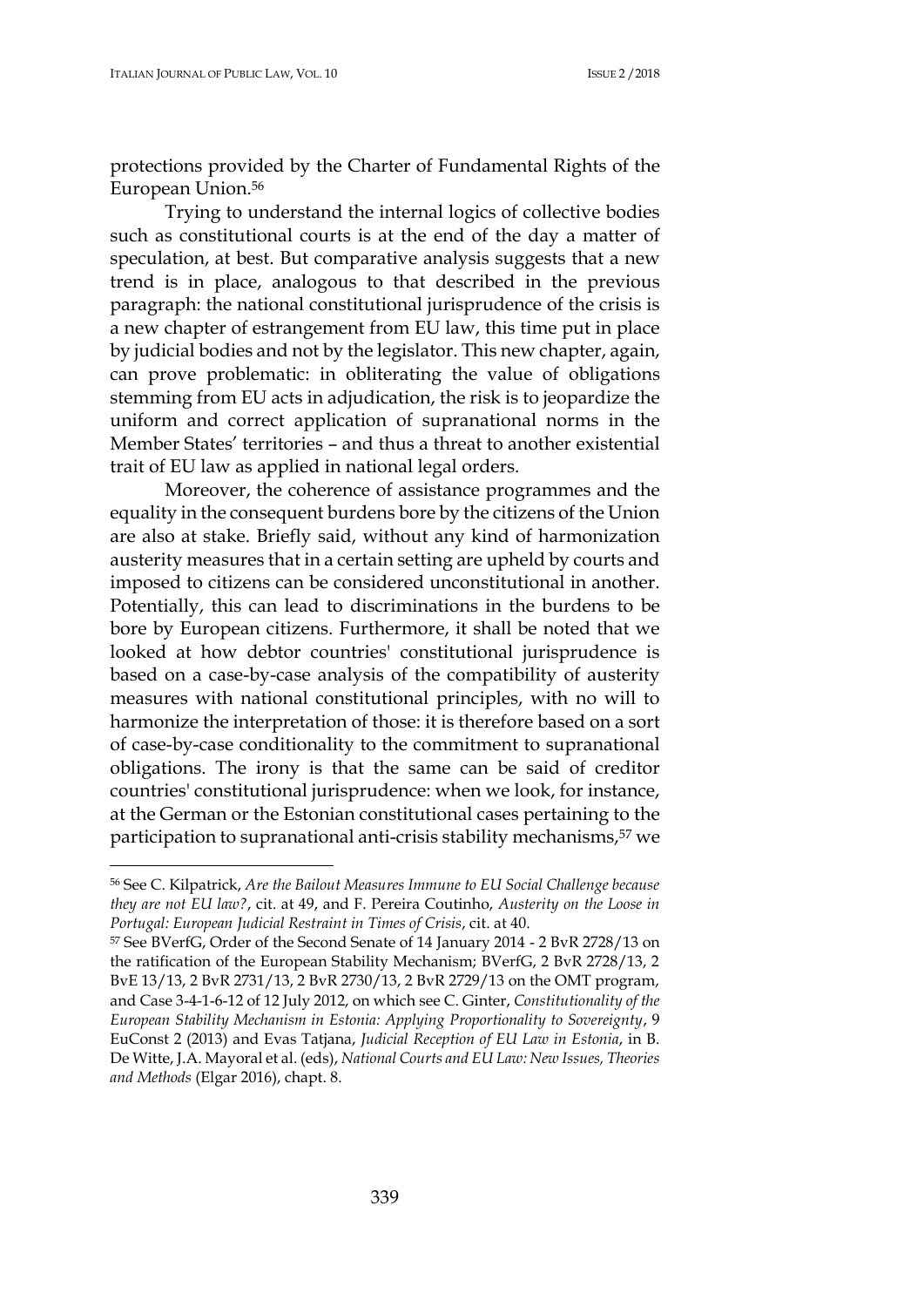notice that complaints are raised in those countries for possible violation of the principles of parliamentary democracy and the parliamentary budgetary powers, and the decisions of the local courts pose, in turn, case-by-case conditions to the subscription of capital stock of anti-crisis stability mechanisms. So the additional irony is that, at the same time, when put together, these case laws are not compatible. If on the one hand debtor countries' courts claim that they are bound by budget targets but are free on how to reach them, creditor countries' courts make the financial assistance dependent on a concrete involvement on how those funds will be spent: the debtors' and creditors' jurisprudences of crisis are not coherent, they are not harmonized and are transient in nature, they constitute an existential threat for the coherence of financial assistance programmes.<sup>58</sup>

# **4. Is the Court of Justice of the EU opening new paths?**

From what said above, it is possible to argue that the Union's multi-faceted crisis affected EU law and its nature in at least two different ways. EU law has been employed only in a selective way and often set aside for strategic reasons; a comparative analysis of national courts' case-law on austerity measures reveals several examples of selective lack of application, so to say. The consequences are a threat to some of EU law's inherent characteristics, including the need of its correct and uniform application, and the risk of a weakening protection of the citizen vis-à-vis supranational anti-crisis and national austerity measures.

To complete the picture, it is necessary to look at the Court of Justice of the EU and its role. How did it act in such a problematic setting? Was the guardian and the authoritative interpreter of EU law simply inactive in this respect?

I already touched the point of the Court's role in judging the choice of the legal instruments for the construction of the new supranational stability mechanisms: in the celebrated *Pringle* case of 2012 the Court uphold the new systems and their legal nature, denied any incompatibility with primary law of the EU treaties, and

<sup>58</sup> The point is further developed in M.P. Maduro, A. Frada, L. Pierdominici, *A Crisis between Crises: Placing the Portuguese Constitutional Jurisprudence of Crisis in Context*, cit. at 39, 29 et seq.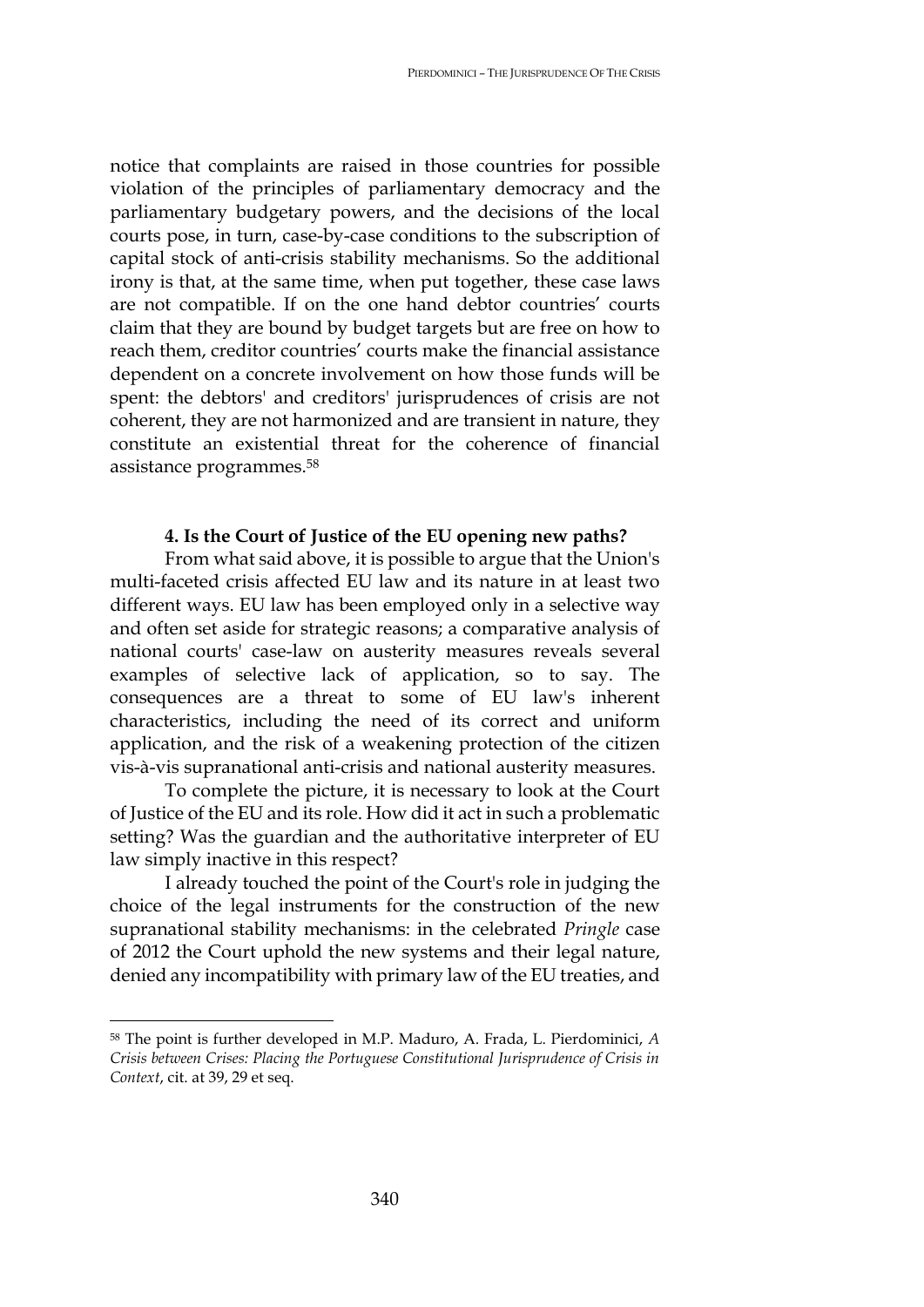gave its *placet* to the new *inter se agreements* even in the absence of enabling primary norms. The Court just insisted in preserving the autonomy of the *acquis* vis-à-vis the use of EU institutions outside the proper scope of EU law treaties, which was in any case deemed legitimate. After all, it must be noted that the new supranational treaties confer new powers to the Court of Justice: it becomes the judge and authoritative interpreter of the ESM law as an autonomous body of norms (Article 37 of the ESM Treaty); it has the power to judge the disputes between states on the correct transposition of the Fiscal Compact rules on the balanced budget rules (Article 8 of the Treaty on Stability, Coordination and Governance in the Economic and Monetary Union).

But what about the substantive interpretation of the new supranational *law of the crisis*?

As said, more and more applicants have attempted in the last years to reach the Court and make it judge on austerity measures: this especially happened through preliminary references.<sup>59</sup> As well known, the Court frustrated those attempts, rejecting the references for procedural reasons, on grounds of competence or admissibility. This approach was criticized by scholars,<sup>60</sup> since it was considered at odds with the traditional will of the Court to construct «a complete system of legal remedies and procedures designed to ensure review of the legality of acts of the institutions», by entrusting «such review to the Community Courts».<sup>61</sup> A doubt was raised: are there grey areas where the protection from EU law and of EU law is not possible, and where a substantial denial of justice is on the way?

For example, in terms of preliminary references on austerity measures, the Romanian and Portuguese national courts have

<sup>59</sup> See on this F. Costamagna, *The Court of Justice and the Demise of the Rule of Law in the EU Economic Governance: The Case of Social Rights*, Carlo Alberto Notebooks n. 497 December 2016.

<sup>60</sup> Ibidem, 12 et seq.; see also C. Barnard, *The Charter in Time of Crisis: a Case Study of Dismissal*, in N. Countouris, M. Freedland (eds.), *Resocialising Europe in a Time of Crisis* (2013), 250, and R. Pye, *The EU and the Absence of Fundamental Rights in the Eurozone: a Critical Perspective*, in European Journal of International Relations (2017).

<sup>61</sup> Arrêt du 1er avril 2004, Commission / Jégo-Quéré (C-263/02 P, Rec. 2004 p. I-3425) ECLI:EU:C:2004:210, paragraph 30.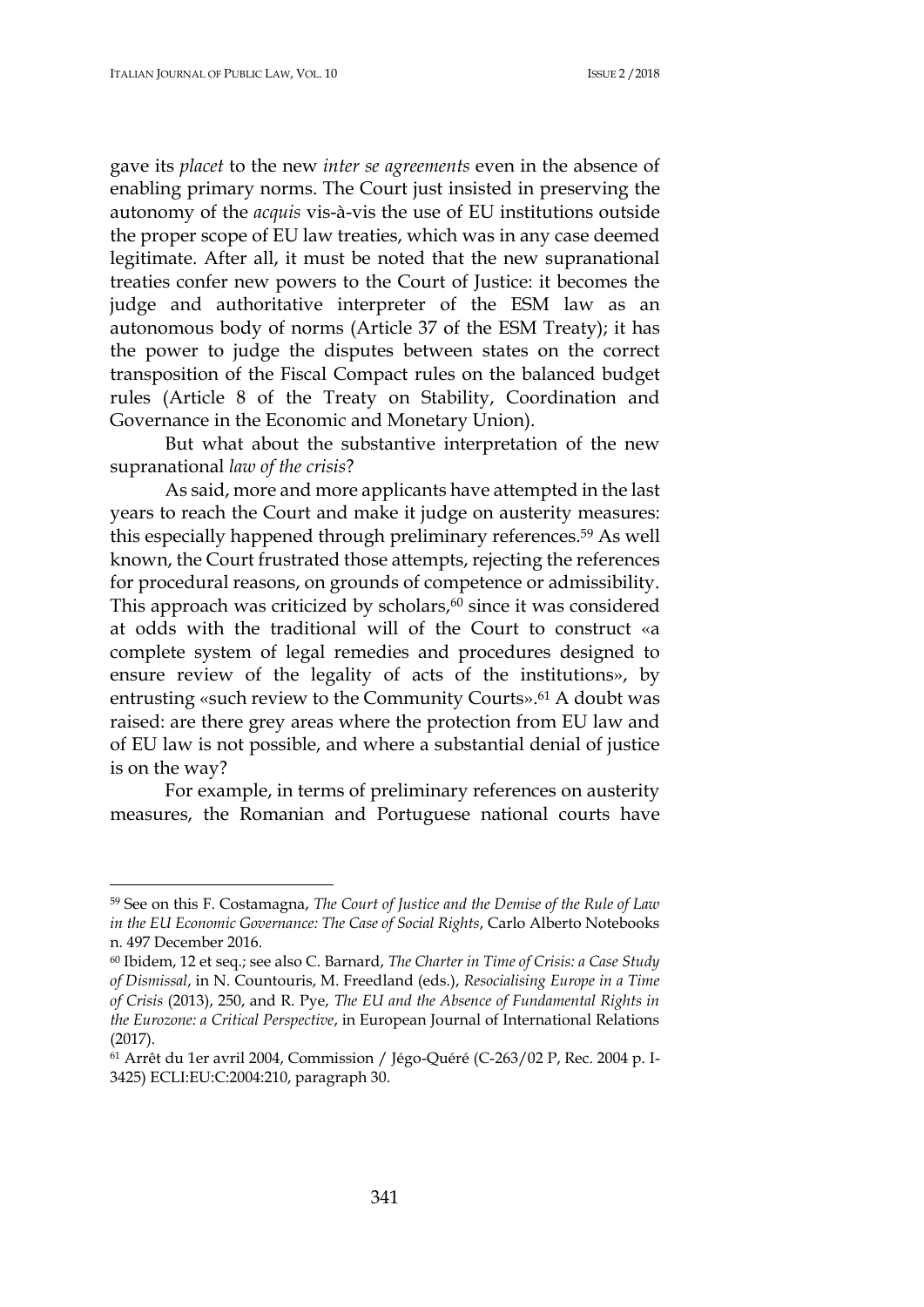made several attempts in the years 2011/2014,<sup>62</sup> based on the possible applicability of the Charter of Fundamental Rights of the Union. These were all rejected by the Court which opposed its interpretation on the applicability of the Charter only in cases of implementation of proper EU law,<sup>63</sup> in line with the wording of Art. 51 of the Charter.

As for direct actions, a much discussed case was ADEDY, 64 where a Greek public sector union sought to obtain the annulment of two Council decisions addressed to Greece with a view to reinforcing and deepening the surveillance of its budgetary discipline and correcting excessive deficit. The applicants sought to challenge before the EU General Court the decisions by claiming their violation of the fundamental principle of conferral provided for in Art. 5 TEU; but, coherently with its traditional case-law on the locus standi of individual applicants, Court dismissed the action because the act did not concern directly and individually ADEDY.

Another relevant case in this respect was Ledra Advertising et al.,<sup>65</sup> where some holders of deposits in Cypriot banks subject to restructuring under the Memorandum of Understanding on Specific Economic Policy Conditionality agreed between the Republic of Cyprus and the ESM sought to obtain the annulment of such Memorandum and the subsequent acts and compensation for the suffered damages. They complained that the European Commission, as an institution of the ESM system *borrowed* from the EU institutional setting, was negligent in performing its enduring

<sup>62</sup> See again the Romanian cases Ordonnance du 14 décembre 2011, Corpul Național al Polițiștilor (C-434/11, Rec. 2011 p. I-196<sup>\*</sup>, Pub.somm.) ECLI:EU:C:2011:830, Ordonnance du 10 mai 2012, Corpul National al Politistilor (C-134/12) ECLI:EU:C:2012:288, Ordonnance du 14 décembre 2011, Cozman (C-462/11, Rec. 2011 p. I-197\*, Pub.somm.) ECLI:EU:C:2011:831, and the Portuguese cases Ordonnance du 7 mars 2013, Sindicato dos Bancários do Norte e.a. (C-128/12) ECLI:EU:C:2013:149; Ordonnance du 26 juin 2014, Sindicato Nacional dos Profissionais de Seguros e Afins (C-264/12) ECLI:EU:C:2014:2036; Ordonnance du 21 octobre 2014, Sindicato Nacional dos Profissionais de Seguros e Afins (C-665/13) ECLI:EU:C:2014:2327.

<sup>63</sup> Arrêt du 26 février 2013, Åkerberg Fransson (C-617/10) ECLI:EU:C:2013:105.

<sup>64</sup> Ordonnance du 27 novembre 2012, ADEDY e.a. / Conseil (T-215/11) ECLI:EU:T:2012:627; Ordonnance du 27 novembre 2012, ADEDY e.a. / Conseil (T-541/10, Publié au Recueil numérique) ECLI:EU:T:2012:626.

<sup>65</sup> Ordonnance du 10 novembre 2014, Ledra Advertising / Commission et BCE (T-289/13) ECLI:EU:T:2014:981, para. 56-63.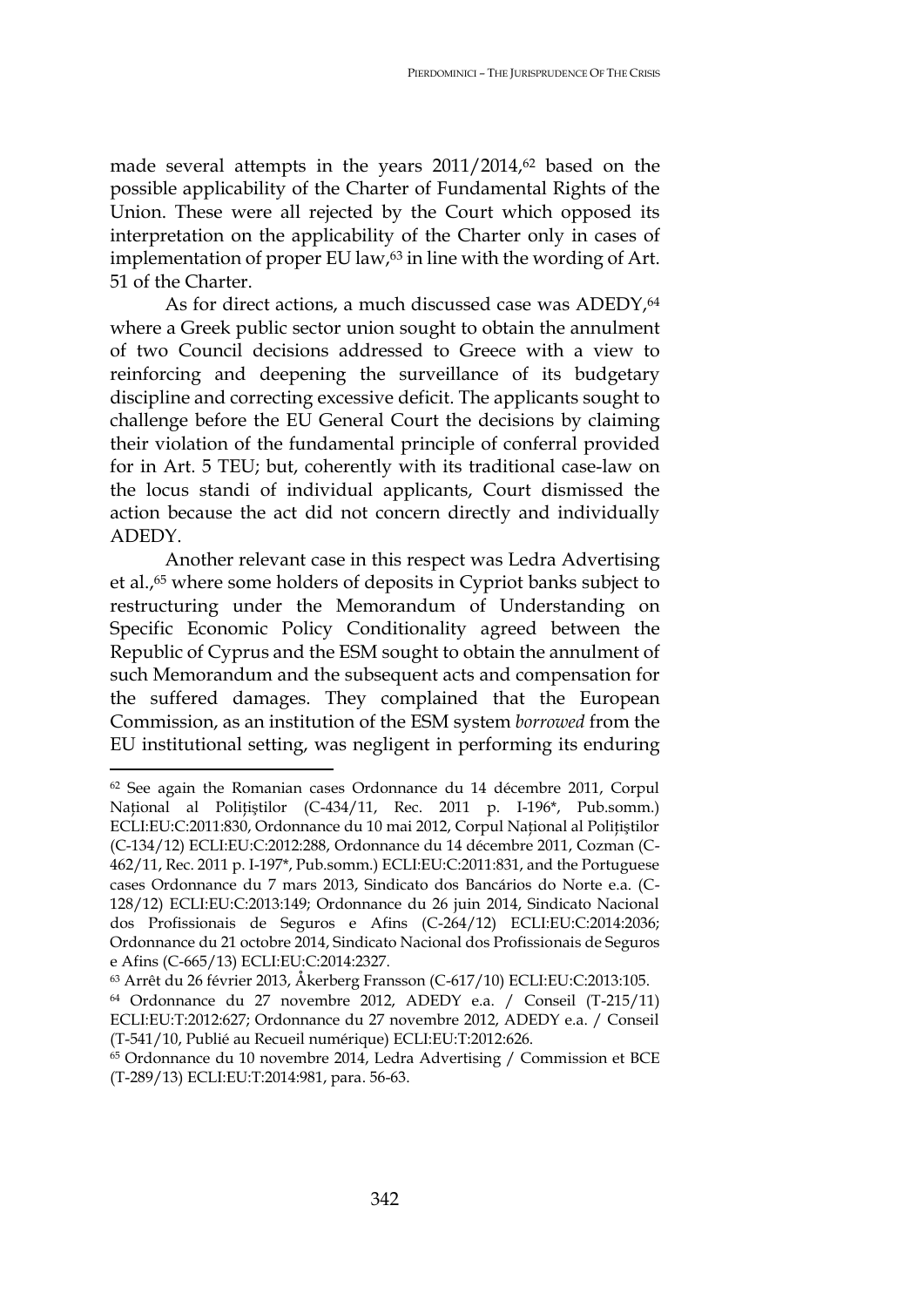task of guardian of Union's values and principles. According to the claimants, the Commission's unlawful behavior was substantiated in the inclusion of detrimental paragraphs in the Cypriot Memorandum of Understanding and an infringement of its supervisory obligation, to ensure that the Memorandum of Understanding was consistent with EU law. Here as well, the General Court rejected the action, by formally stating that neither the ESM nor the Republic of Cyprus are part of the EU institutions, bodies, offices and agencies whose acts can be reviewed under Art. 263 TFEU, and therefore the Court has no jurisdiction to examine the legality of the acts that they have adopted. Again, the rejection of all the complaints was based on a formal point.

But it was actually in the context of the appeal in the same case Ledra Advertising et al. before the Court of Justice<sup>66</sup> that, for the first time, new possible paths for the evolution of the case law on austerity measures found their way.<sup>67</sup> The Court of Justice adhered, in its judgment, to what the General Court decided in the first action of annulment, and it excepted again the Cypriot Memorandum of Understanding with ESM from the scope of the review exercised under Art. 263 TFEU. Actually, the Court also insisted in what already stated in Pringle, and therefore in saying that ESM acts do not fall into the scope of application of EU law, even if EU institutions such as the EU Commission and the European Central Bank are involved as borrowed institutions of that system.

Yet, Ledra Advertising et al. actually opens the door to new opportunities: The Court states that the tasks conferred on the Commission and the ECB within the ESM Treaty do not alter the essential character of the powers conferred on those institutions by

<sup>66</sup> Arrêt du 20 septembre 2016, Ledra Advertising / Commission et BCE (C-8/15 P à C-10/15 P) ECLI:EU:C:2016:701.

<sup>67</sup> See the first interesting comments by I. Glivanos, *CJEU Opens Door to Legal Challenges to Euro Rescue Measures in Key Decision*, in Verfassungsblog.de, 21 september 2016, available at [http://verfassungsblog.de/cjeu-opens-door-to](http://verfassungsblog.de/cjeu-opens-door-to-legal-challenges-to-euro-rescue-measures-in-key-decision/)[legal-challenges-to-euro-rescue-measures-in-key-decision/](http://verfassungsblog.de/cjeu-opens-door-to-legal-challenges-to-euro-rescue-measures-in-key-decision/) and A. Hinarejos, *Bailouts, Borrowed Institutions, and Judicial Review: Ledra Advertising*, in EU Law Analysis Blog, 25 September 2016, available at [http://eulawanalysis.blogspot.it/2016/09/bailouts-borrowed-institutions](http://eulawanalysis.blogspot.it/2016/09/bailouts-borrowed-institutions-and.html)[and.html;](http://eulawanalysis.blogspot.it/2016/09/bailouts-borrowed-institutions-and.html) see also the critical remarks by F. Costamagna, *The Court of Justice and* 

*the Demise of the Rule of Law in the EU Economic Governance: The Case of Social Rights*, cit. at 59, 18 ff.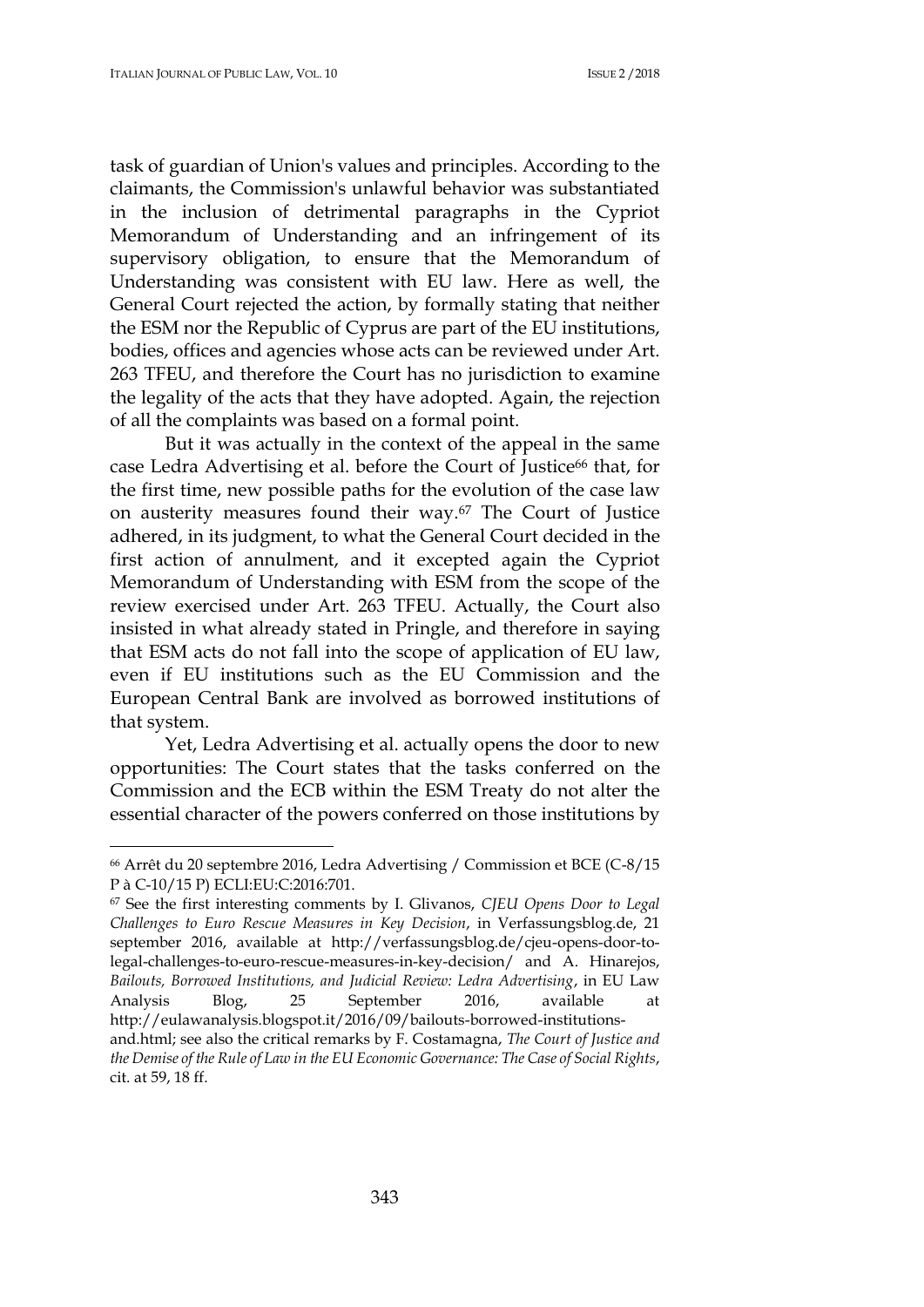the EU Treaties. The European institutions, even while acting as borrowed institutions in other international organizations and legal systems, retain all their roles and obligations towards EU citizens, so that the Commission, for example, as "guardian of the Treaties", should refrain when acting under ESM law from signing acts whose consistency with EU law is in doubt, including Memoranda of Understanding, and otherwise it could be held liable for damages under articles 268 and 340 TFEU.

For many, the judgment on appeal in Ledra Advertising et al. has a transformative potential: it paved the way for «legal challenges to the bailout programmes of the EFSF/ESM», in the form of actions for damages, «offering an avenue to a plethora of claimants to unpick the questionable legal underpinnings of conditionality and austerity policies».<sup>68</sup>

In fact, actions for damages before the Court of Justice are subject to less stringent requirements in terms of criteria of admissibility and time limits in relation to annulment actions; and since in Ledra Advertising et al EU law seems to reappear in the context of austerity measures adjudication, it must be noted that any breach of EU law, including for instance a simple provision of the Charter of Fundamental Rights, could lead the Court to declare an ESM act unlawful act and held an EU institution liable under Articles 268 and 340 TFEU. The potential scope of legal challenges framed in this way seems wide; and the idea of an organic completeness in judicial systems of protection against supranational measures is brought back to the fore.

Nevertheless, the path is still uncertain: only a serious breach gives rise to compensable damages under EU law, and Art. 52 of the Charter of Fundamental Rights as already interpreted in the context of Ledra Advertising et al. suggests that the pursuit of an objective of general interest such as ensuring the stability of the banking system of the Euro area as a whole could constitute a legitimate restriction on the exercise of EU law rights and freedoms. The existence of a legitimate objective of general interest would exclude the unlawfulness of an EU institution's behavior: and in fact, in Ledra Advertising et al., the novel rule was announced, but was not applied to the Commission.

<sup>68</sup> I. Glivanos, *CJEU Opens Door to Legal Challenges to Euro Rescue Measures in Key Decision*, cit. at 67.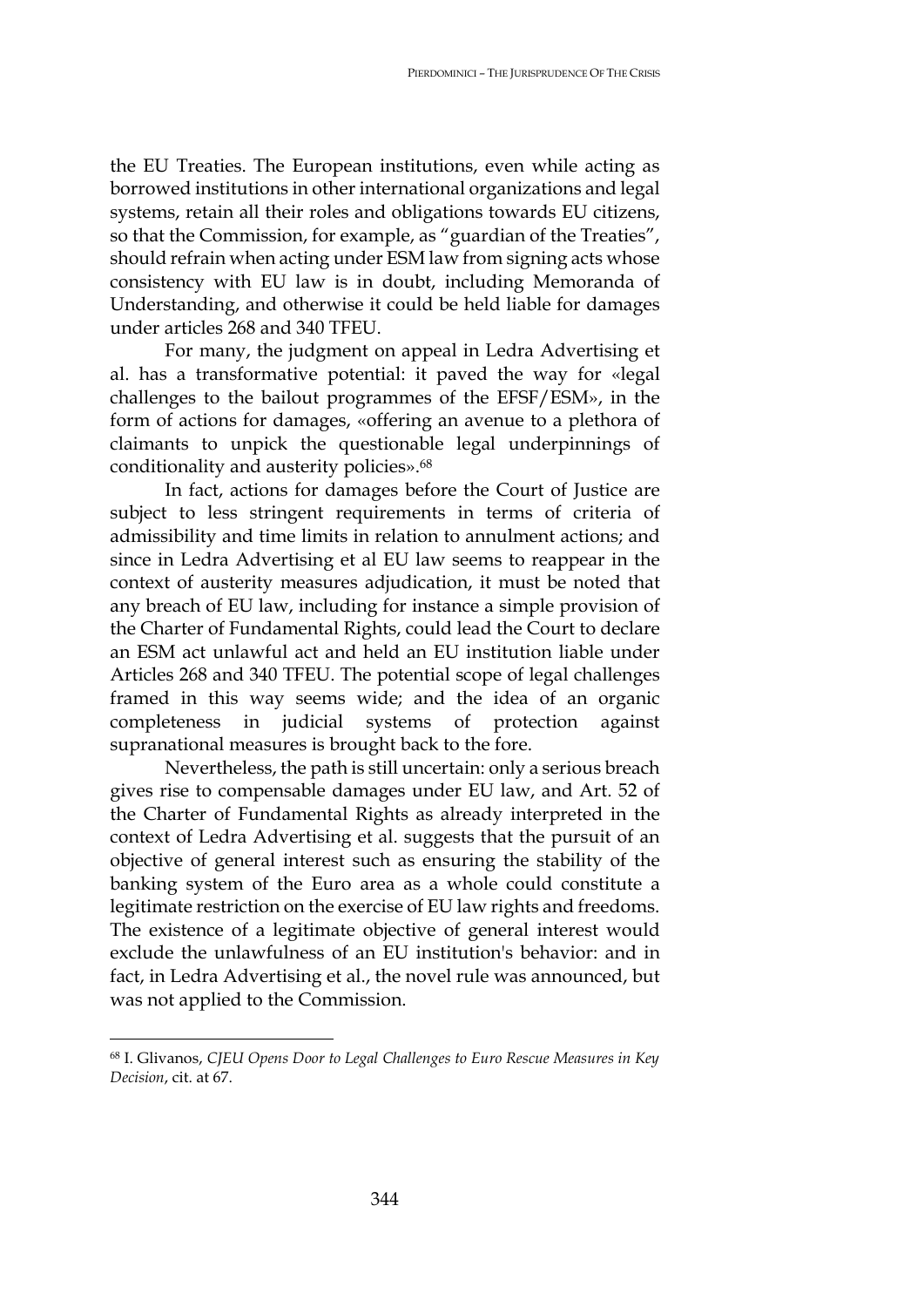The same idea of uncertain opening is offered by the subsequent cases of the Court of Justice, Florescu<sup>69</sup> and Associação Sindical dos Juízes Portugueses,<sup>70</sup> two cases stemming from preliminary references.

In the first case, closed with a judgment on 13th June 2017, the referring Romanian court asked in essence whether the Memorandum of Understanding concluded between the European Community, represented by the Commission and Romania must be regarded as an act of an EU institution, within the meaning of Article 267 TFEU, which may be subject to interpretation by the Court. The Court replied in the affirmative, and therefore moved on in interpreting whether that act required the adoption of certain precise austerity measures and whether EU primary (Article 6 TEU and Article 17 of the Charter of Fundamental Rights of the European Union) and secondary (Article 2(2)(b) of Council Directive 2000/78/EC) law could be interpreted as precluding those certain austerity measures.

It is true that the Romanian Memorandum of Understanding was an act concluded simply between the European Community, represented by the Commission, and Romania, on the base of Article 143 TFEU (which gives the Union the power to grant mutual assistance to a Member State whose currency is not the euro), and did not involve other external institutions such as the ECB and the IMF. The Romanian case is therefore formally different from other European debtor countries. Still, the judgment argues that the Memorandum falls within the jurisdiction of the Court since it «gives concrete form to an agreement between the EU and a Member State on an economic programme, negotiated by those parties, whereby that Member State undertakes to comply with predefined economic objectives in order to be able, subject to fulfilling that agreement, to benefit from financial assistance from the EU»: a rationale that can be applied to other cases as well (where the Troika is acting), so that, here again, new paths seemed to be open for legal challenges to austerity measures stemming from supranational obligations.

<sup>69</sup> Arrêt du 13 juin 2017, Florescu e.a. (C-258/14) ECLI:EU:C:2017:448.

<sup>70</sup> Arrêt du 27 février 2018, Associação Sindical dos Juízes Portugueses (C-64/16) ECLI:EU:C:2018:117.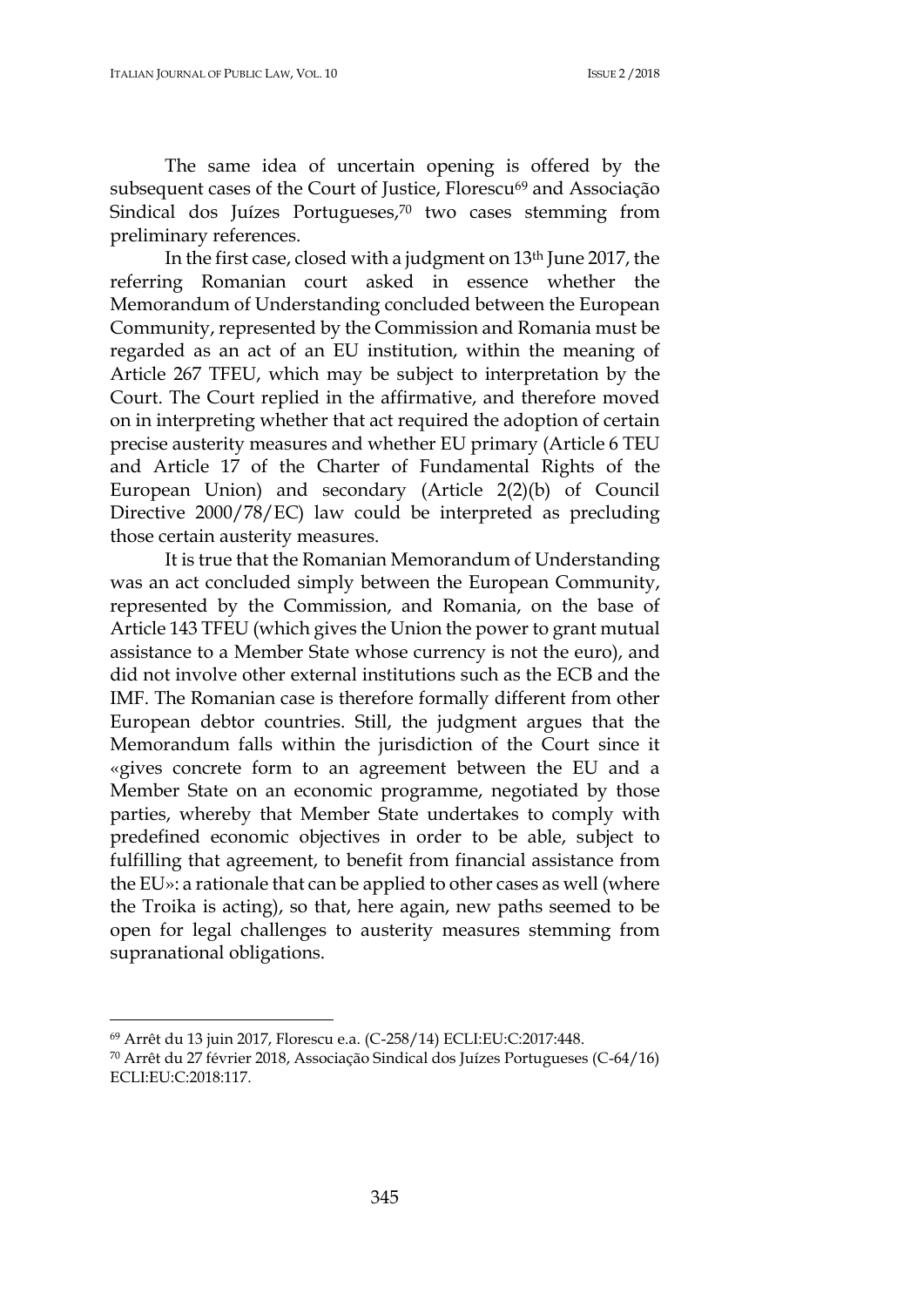This is so true that in the recently solved case Associação Sindical dos Juízes Portugueses, stemming from a preliminary reference of the Portuguese Supremo Tribunal Administrativo, an interesting opinion of the Advocate General Saugmandsgaard Øe was issued on 18 May 2017. The claimant seeks the annulment of certain administrative acts which introduced a transitional reduction in the remuneration paid to the persons working in the Portuguese public administration including judges; and argues that those remunerations' cut could undermine the judges' independence, protected under Art. 19 TEU as well.<sup>71</sup> The case was, therefore, not strictly about social rights: but it was again a clear test for the Court's jurisdiction on austerity measures. Unlike the aforementioned previous cases from Portugal of 2013-2014, where the Court always declined its jurisdiction,<sup>72</sup> the Advocate General today suggests to the Court to acknowledge that «that the Portuguese State was to adopt in 2014, 'in line with specifications in the Memorandum of Understanding', measures of a specific nature, and not just general measures, consisting in particular in that, within the framework of 'the 2015 consolidation strategy', 'the Government [was to] adopt a single wage scale during 2014 with a view to implementing it in 2015 and aimed at the rationalisation and consistency of remuneration policy across all careers in the public sector'». This would lead the Court to consider that the «adoption of the measures to reduce remuneration in the public sector provided for in Article 2 of Law No 75/2014, at issue in the main proceedings, constitutes an implementation of provisions of EU law, within the meaning of Article 51 of the Charter, and that the Court therefore also has jurisdiction to answer the request for a preliminary ruling in so far as it concerns» certain Articles of the Charter of Fundamental Rights allegedly violated by the consequent austerity measures. Furthermore, the Advocate

<sup>71</sup> Art. 19, par. 1 TEU reads as follows: «The Court of Justice of the European Union shall include the Court of Justice, the General Court and specialised courts. It shall ensure that in the interpretation and application of the Treaties the law is observed. Member States shall provide remedies sufficient to ensure effective legal protection in the fields covered by Union law».

<sup>72</sup> Ordonnance du 7 mars 2013, Sindicato dos Bancários do Norte e.a. (C-128/12) ECLI:EU:C:2013:149; Ordonnance du 26 juin 2014, Sindicato Nacional dos Profissionais de Seguros e Afins (C-264/12) ECLI:EU:C:2014:2036; Ordonnance du 21 octobre 2014, Sindicato Nacional dos Profissionais de Seguros e Afins (C-665/13) ECLI:EU:C:2014:2327.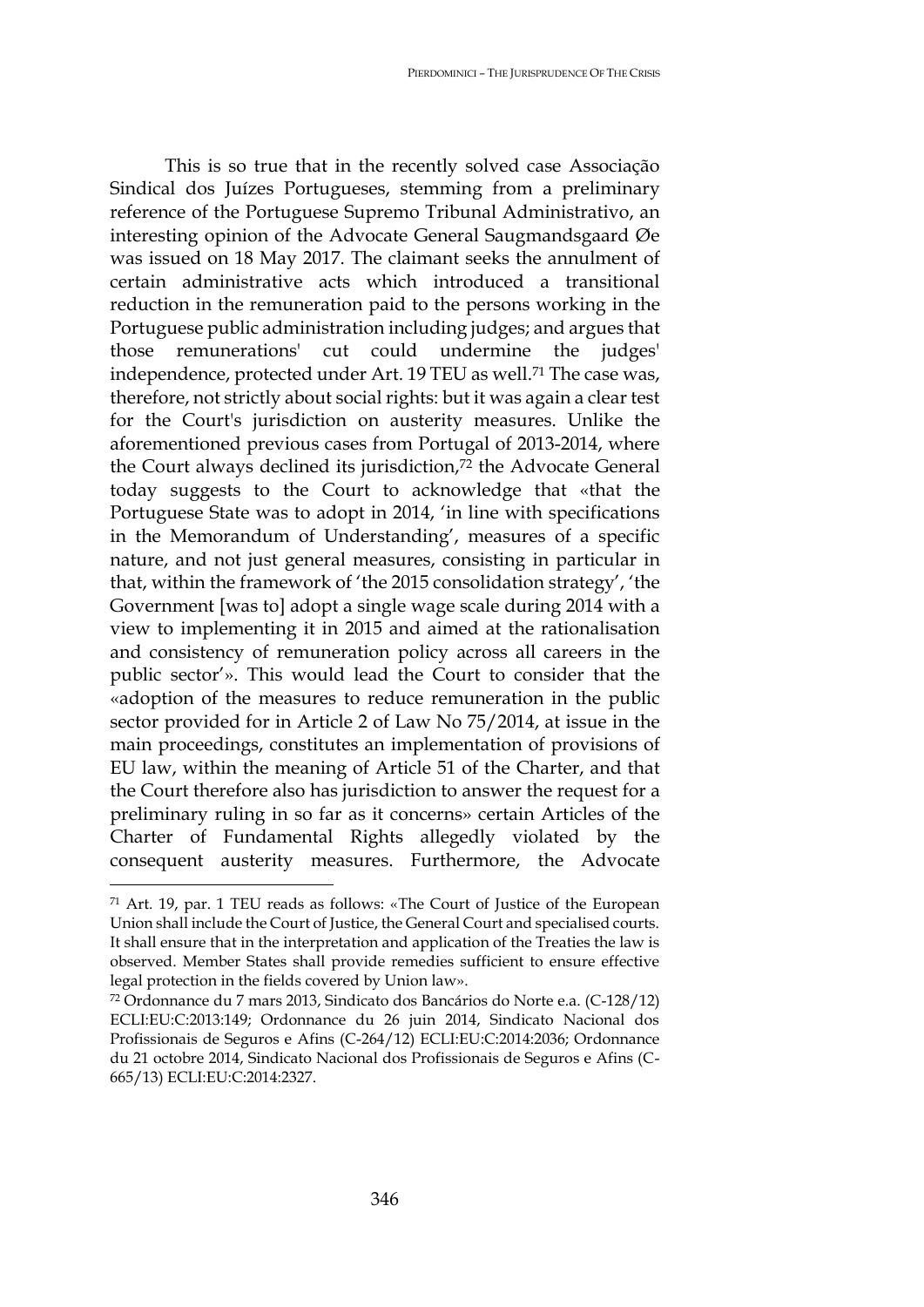General, by making reference to the AG opinion in Florescu, observes that «in a case which also concerned budgetary austerity measures adopted by a Member State in the context of undertakings given to the European Community, in order to determine whether the provisions of the Charter are applicable under Article 51 thereof, it is necessary to take into account not only the wording of the national provisions in question, but also the terms of the measures of EU law in which those commitments appear», and that it is not decisive that a margin of discretion is left to States in implementing supranational obligations, to decide on the measures best able to ensure compliance with certain commitments, «provided that the objectives of the relevant measures are sufficiently detailed and precise to constitute a specific rule of EU law in that respect, unlike mere recommendations adopted by the Council, on the basis of Article 126 TFEU, and addressed to Member States whose public deficit is considered excessive».

Associação Sindical dos Juízes Portugueses was decided by the Court in an even more *tranchant* way: it recognized its jurisdiction, and stated that Art. 19 TEU is a self-standing rule and can be a relevant parameter of review in itself, actually as «a crucial rule on the judiciary of the Union, understood in a federal sense, as a judiciary of the federation and its States».<sup>73</sup> The case of a temporary reduction in salaries of public sector employees could be easily read as a purely internal situation, therefore outside the material scope of EU law and the jurisdiction of the Court; still Art. 19 TEU demands the Member States to «provide remedies sufficient to ensure effective legal protection in the fields covered by Union law», using a specially broad phrase, the Portuguese referring Court clearly made the municipal law come within the ambit of EU law since the austerity measures were adopted in response to demands attached to EU financial assistance, and in this sense the Court of Justice remained vague by making no specific reference to obligations purportedly imposed by EU measures, but translating the considerations of the referring court as if «those measures were adopted in the framework of EU law or, at least, are European in origin, on the ground that those requirements were imposed on the

<sup>73</sup> D. Sarmiento, *On Constitutional Mode*, Despite Our Differences Blog, 6 March 2018, available at the website https://despiteourdifferencesblog.wordpress.com/2018/03/06/onconstitutional-mode/.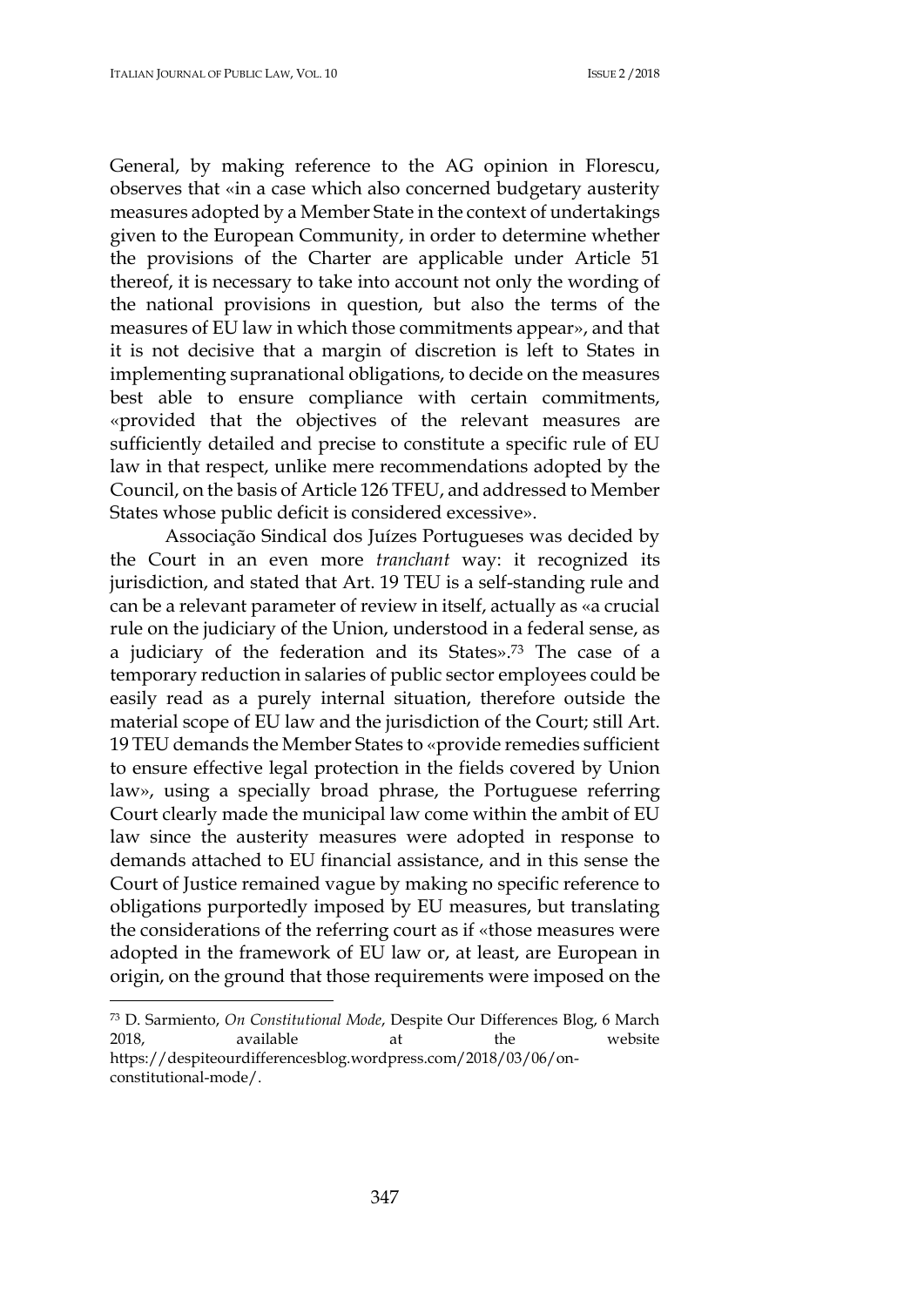Portuguese Government by EU decisions granting, in particular, financial assistance to that Member State.».<sup>74</sup> In this regard, the Court expressly remarks that «the referring court observes that the discretion which the Portuguese State has in implementing its budgetary policy guidelines, acknowledged by the EU institutions, does not relieve it, however, of its obligation to respect the general principles of EU law, which include the principle of judicial independence, applicable both to Courts of the European Union and national courts»;<sup>75</sup> and in fact, it adopts this same view.

The Court at the end of the day found no breach of Art. 19 TEU and no serious threat to the Portuguese judges' independence. Nonetheless the case is another crucial step for the evolution of the supranational adjudication, for at least two reasons. First of all, the Court shows a new willingness to recognize its jurisdiction on austerity measures, even beyond the *ratione materiae* criterion traditionally intended, and by operationalizing the values of Article 2 TEU with a reference to Article 4(3) TEU on the principle of sincere cooperation. Moreover, the diverse crises of the Union seem to converge and be simultaneously tackled in Associação Sindical dos Juízes Portugueses: as already noted by some commentators,<sup>76</sup> in emphasizing the essential importance and mutual reinforcement of judicial independence, the rule of law, effective judicial protection, mutual trust, sincere cooperation and the decentralized enforcement of EU law by national courts, the Court is sending a signal for the rule of law crisis as well,<sup>77</sup> for the cases of Poland and Hungary, where more relevant threats to judicial independence are in place, where the European Commission is called to act in legal terms.<sup>78</sup>

<sup>74</sup> Arrêt du 27 février 2018, Associação Sindical dos Juízes Portugueses (C-64/16) ECLI:EU:C:2018:117, par. 14 in particular.

<sup>75</sup> Ibidem, par. 15.

<sup>76</sup> M. [Ovádek,](https://verfassungsblog.de/author/michal-ovadek/) *Has the CJEU Just Reconfigured the EU Constitutional Order*, Verfassungsblog.de, 28 February 2018, available at the website https://verfassungsblog.de/has-the-cjeu-just-reconfigured-the-euconstitutional-order/.

<sup>77</sup> See L. [Pech, K.L. Scheppele,](https://www.cambridge.org/core/search?filters%5BauthorTerms%5D=Laurent%20PECH&eventCode=SE-AU) *Illiberalism Within: Rule of Law Backsliding in the EU*, 19 Cambridge Yearbook of European Legal Studies (2017); C. Closa, D. Kochenov (eds.) *Reinforcing Rule of Law Oversight in the European Union* (2018).

<sup>78</sup> See the Commission Recommendation (EU) 2017/1520 of 26 July 2017 regarding the rule of law in Poland complementary to Recommendations (EU) 2016/1374 and (EU) 2017/146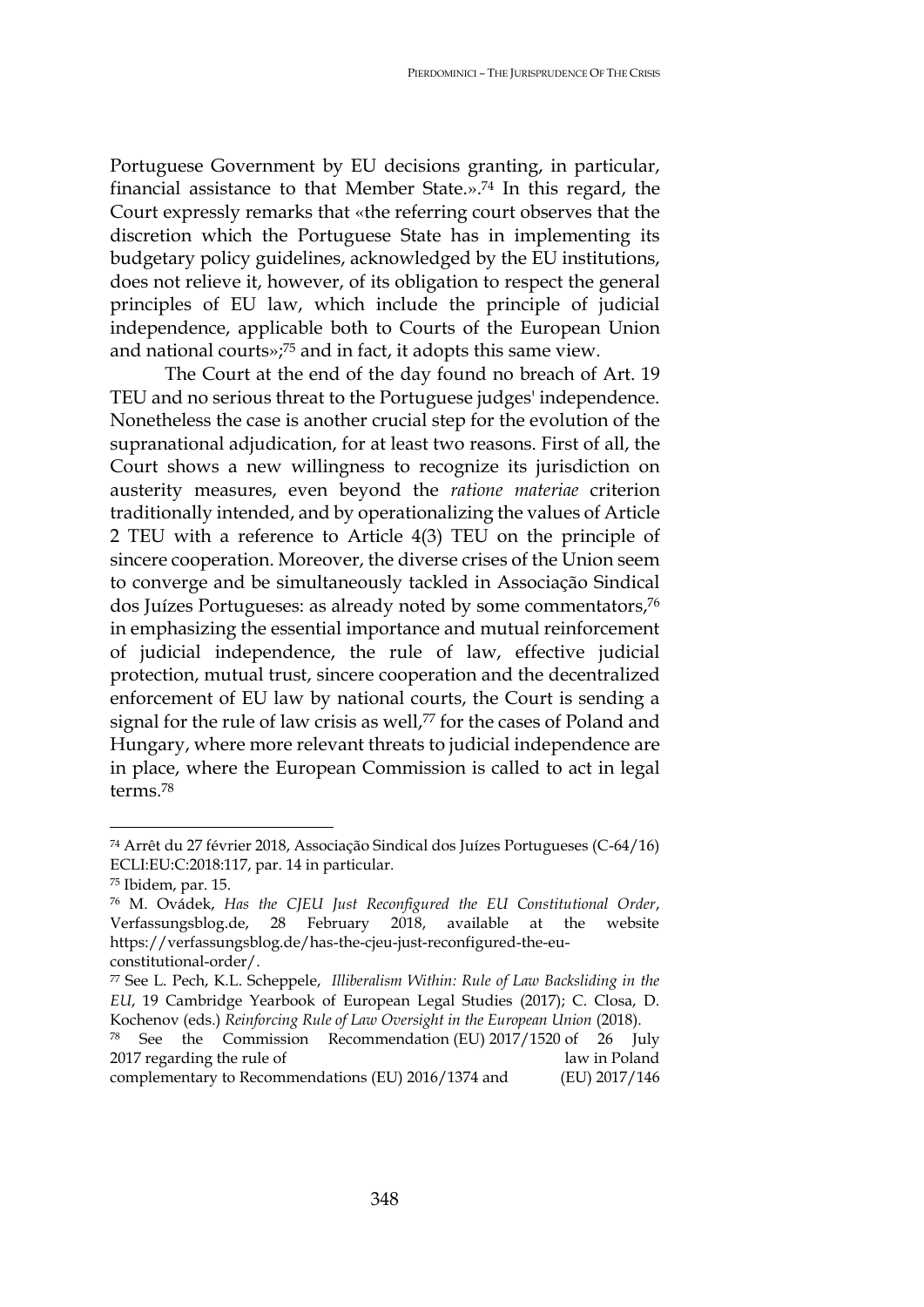All in all, together with Florescu, Associação Sindical dos Juízes Portugueses can become a step towards the recognition that various national austerity measures stem from supranational obligations and therefore fall within the scope of application of EU law in general and of general principles of EU law and the Charter of Fundamental Rights in particular. This step would lead to the possibility of a protection of social rights in time of austerity before the Court of Justice, and permit the Court to perform its interpretative role for the uniform application of EU law. The centrality of the preliminary reference procedure would be restored: in fact, it must be noted that the solution offered by Ledra Advertising et al., based on actions for damages under Articles 268 and 340 TFEU, amounts to a purely privatized remedy, while procedures under Art. 267 TFEU would allow erga omnes and uniforming effects.

#### **5. A tentative conclusion**

 $\overline{a}$ 

In sum, the situation is unsettled and evolving. The Union's multi-faceted crisis affected EU law and its nature in at least two different ways. EU law has been employed only in a selective way and often set aside for strategic reasons; a comparative analysis of national courts' case-law on austerity measures reveals several examples of selective lack of application, so to say. The consequences are a threat to some of EU law's inherent characteristics, including the need of its correct and uniform application, and the risk of a weakening protection of the citizen vis-à-vis supranational anti-crisis and national austerity measures. The risk of undermining the role of EU law in the treatment of the financial crisis is to undermine the delicate balance of pluralism and unity that EU law with its canons and procedures is able to strike.

The European Court of Justice first shied away from a role in giving answers in terms of adjudication on supranational anti-crisis and national austerity measures, but progressively seemed to open

<sup>(</sup>C/2017/5320), the Reasoned proposal in accordance with article 7(1) of the Treaty on European Union regarding the rule of law in Poland COM (2017) 835 final, and, for an up to date discussion, M. Taborowski, *CJEU Opens the Door for the Commission to Reconsider Charges against Poland*, in Verfassungsblog.de, 13 March 2018, available at the website https://verfassungsblog.de/cjeu-opensthe-door-for-the-commission-to-reconsider-charges-against-poland.